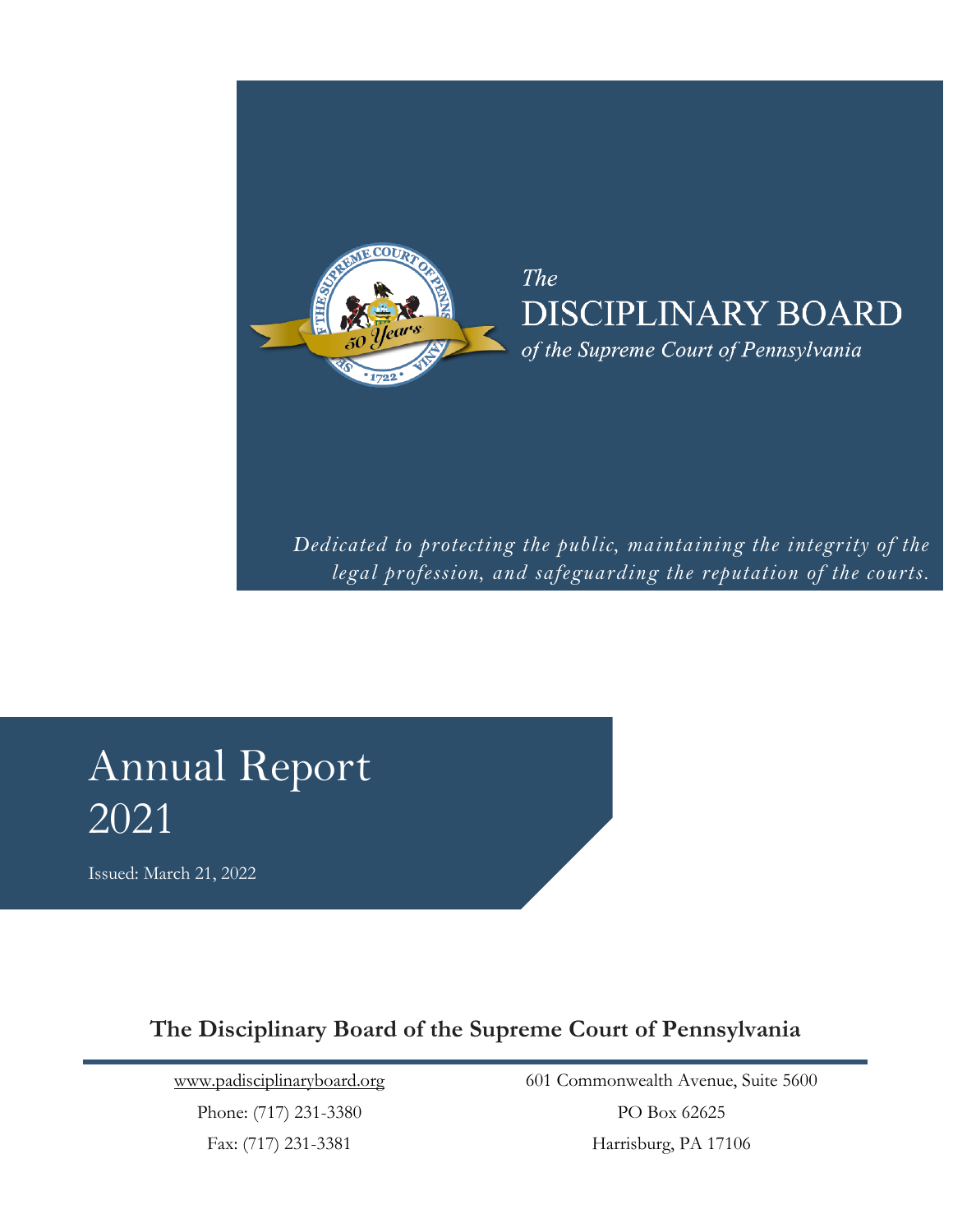# **CONTENTS**

| Board Membership 5                                    |  |
|-------------------------------------------------------|--|
| Board Highlights 6                                    |  |
| Board Meetings 6                                      |  |
|                                                       |  |
|                                                       |  |
|                                                       |  |
| Communications Committee 10 10                        |  |
|                                                       |  |
| Hearing Committees 13                                 |  |
|                                                       |  |
| Attorney Discipline & Reinstatement 15                |  |
|                                                       |  |
| Technology 22                                         |  |
| Finance & Budget 24                                   |  |
|                                                       |  |
| Independent Auditor's Report 27                       |  |
|                                                       |  |
|                                                       |  |
| Education 28                                          |  |
| Staffing Changes 29                                   |  |
| Organization Information 30                           |  |
|                                                       |  |
| Office of Disciplinary Counsel Staff & Locations 2008 |  |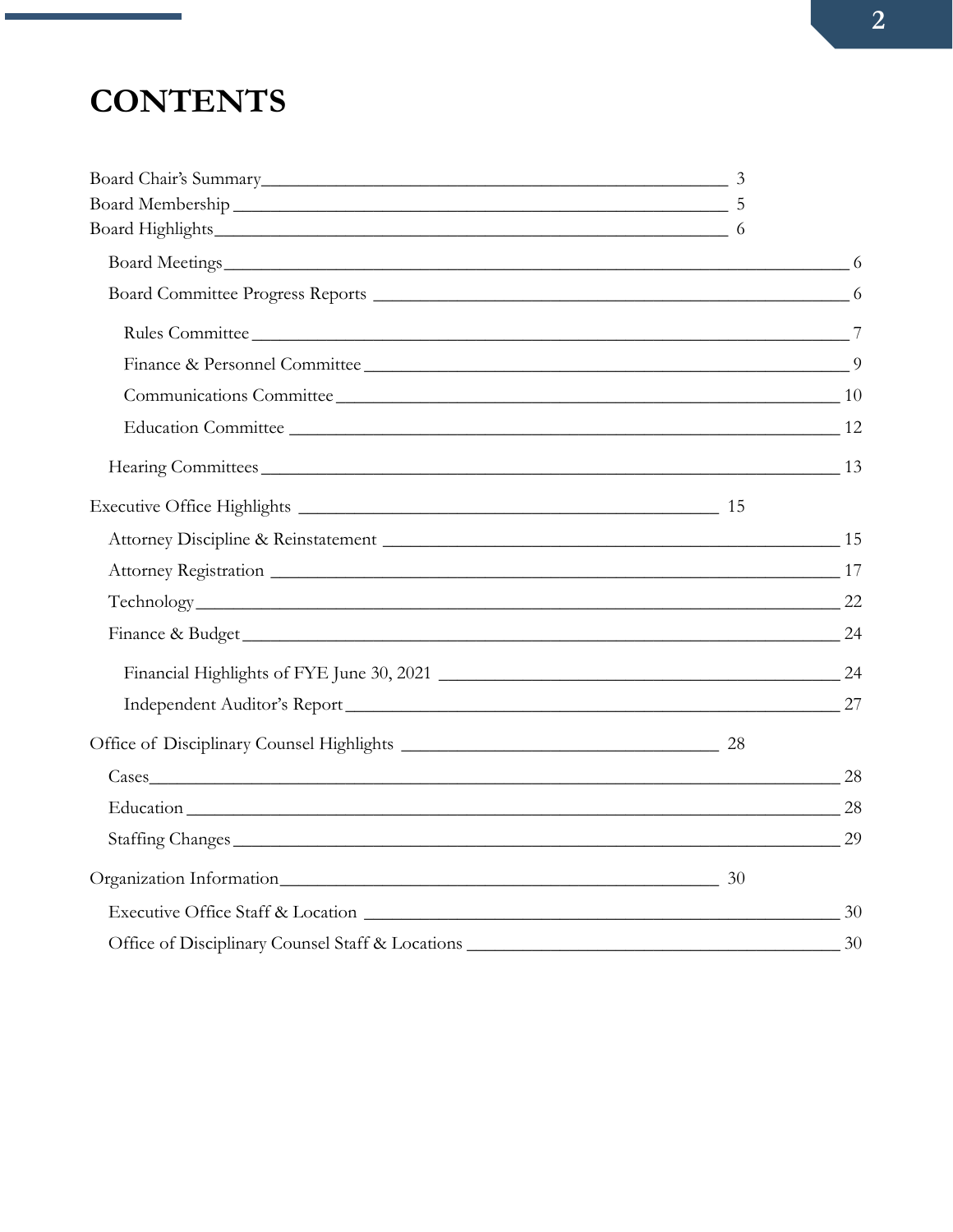## <span id="page-2-0"></span>**BOARD CHAIR'S SUMMARY**

Through another year of both significant challenges and triumphs, the Disciplinary Board continued to evolve its practices and procedures. Times of uncertainty often present the opportunity for evaluation and growth. Under the guidance of the Finance & Personnel Committee, the Board thrived in a hybrid workplace compelled by the ongoing COVID-19 pandemic. The Board and its staff adapted daily operations, refined the conducting and livestreaming of public Board proceedings, and provided virtual educational experiences to Pennsylvania attorneys.

Multiple enhancements were made to the Board's website in order to better serve Pennsylvania's attorneys and public. Through a new online filing system, pleadings can be submitted electronically to the Board. The Case Research Collection allows website users to search public case information and documents from 2016 through the present. The addition of a "Pro Bono" webpage makes easily accessible a variety of opportunities for Pennsylvania attorneys to perform pro bono work through the Board, IOLTA, CLE, and other statewide organizations.

Despite the wide range of challenges related to the pandemic, this past year saw a 24% decrease in the number of attorneys administratively suspended for nonpayment of the annual fee -- nearly one hundred fewer attorneys than the year prior. Additionally, the Board would like to extend its gratitude to the twentysix retired attorneys transferred to or reregistered for emeritus status, first established in 2018. Emeritus attorneys are highly skilled and experienced practitioners who provide necessary free legal services to Pennsylvanians in most need.

Throughout 2021, the Board enjoyed a deeper partnership with the Pennsylvania Bar Association, Lawyers Concerned for Lawyers of Pennsylvania, the Pennsylvania Lawyers Fund for Client Security, the Pennsylvania Interest on Lawyers' Trust Accounts Board, and the Pennsylvania Continuing Legal Education Board. Through pro bono efforts and educational programing, the Board has collaborated with these organizations to advance the legal profession in Pennsylvania. The Board would like to thank its partner Court agencies and professional organizations for their invaluable collegiality in support of Pennsylvania's attorneys and courts.

This year, the Annual Report is published on the Board's Golden Anniversary, March 21, 2022. Over the past fifty years, the Board has evolved much but has only deepened its dedication to the Commonwealth and its legal system. As my tenure as Board Chair comes to an end, I would like to express my gratitude to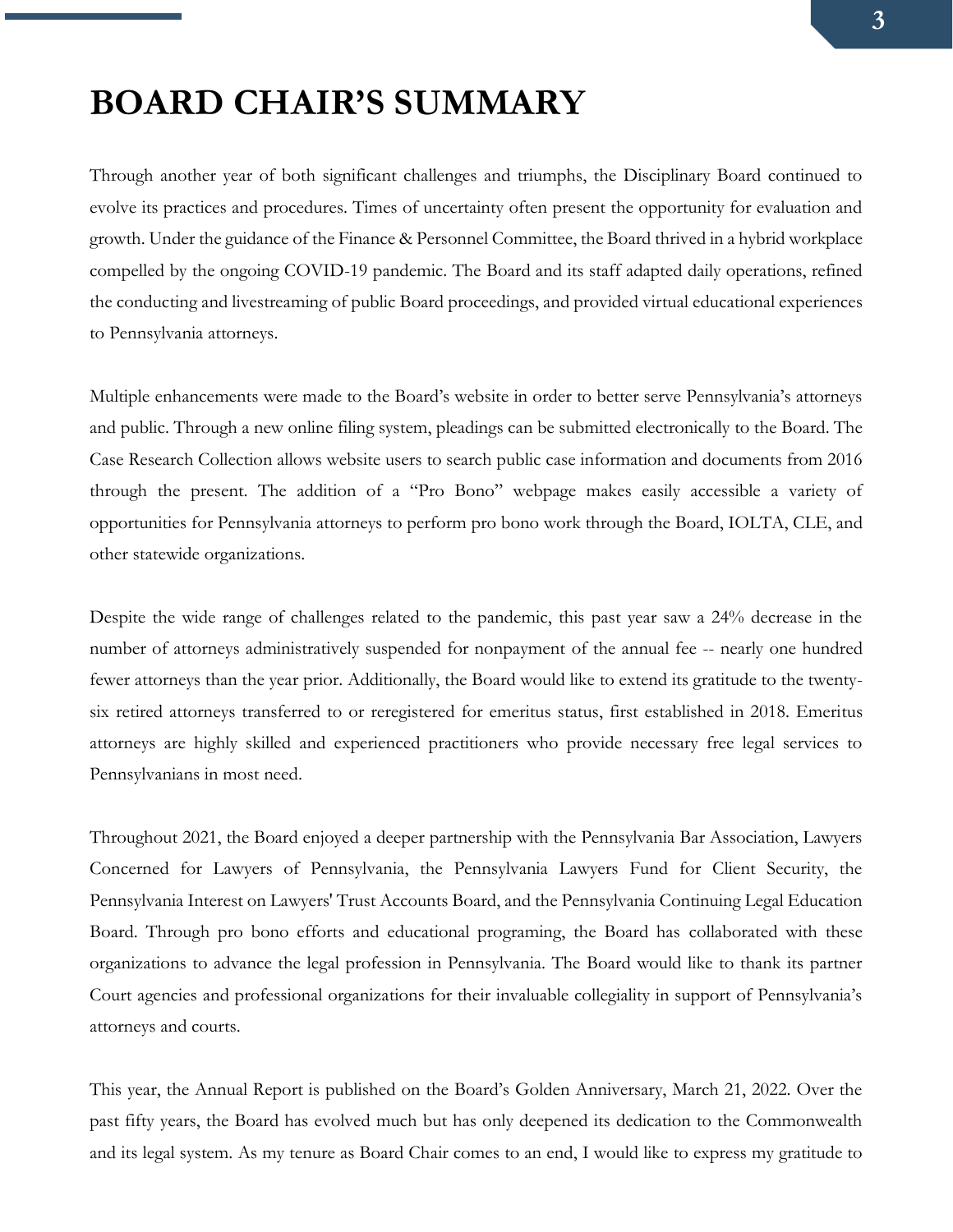each member of the Board, staff, and volunteer Hearing Committees for their dedication to professionalism and ethical practice within the legal profession. Everyone has played a vital role in the shaping of the Board's future legacy, and it has been a true honor to work together in service of Pennsylvania's communities. I'd like to extend my congratulations and support to the next Board Chair and Vice-Chair, Jerry M. Lehocky and Dion G. Rassias. I look forward to witnessing the Board's progress and achievements under their adept leadership. And finally, I wish to thank the Supreme Court for the honor of serving the profession as Chair of this prestigious Board. I am forever grateful.

John P. Goodrich Board Chair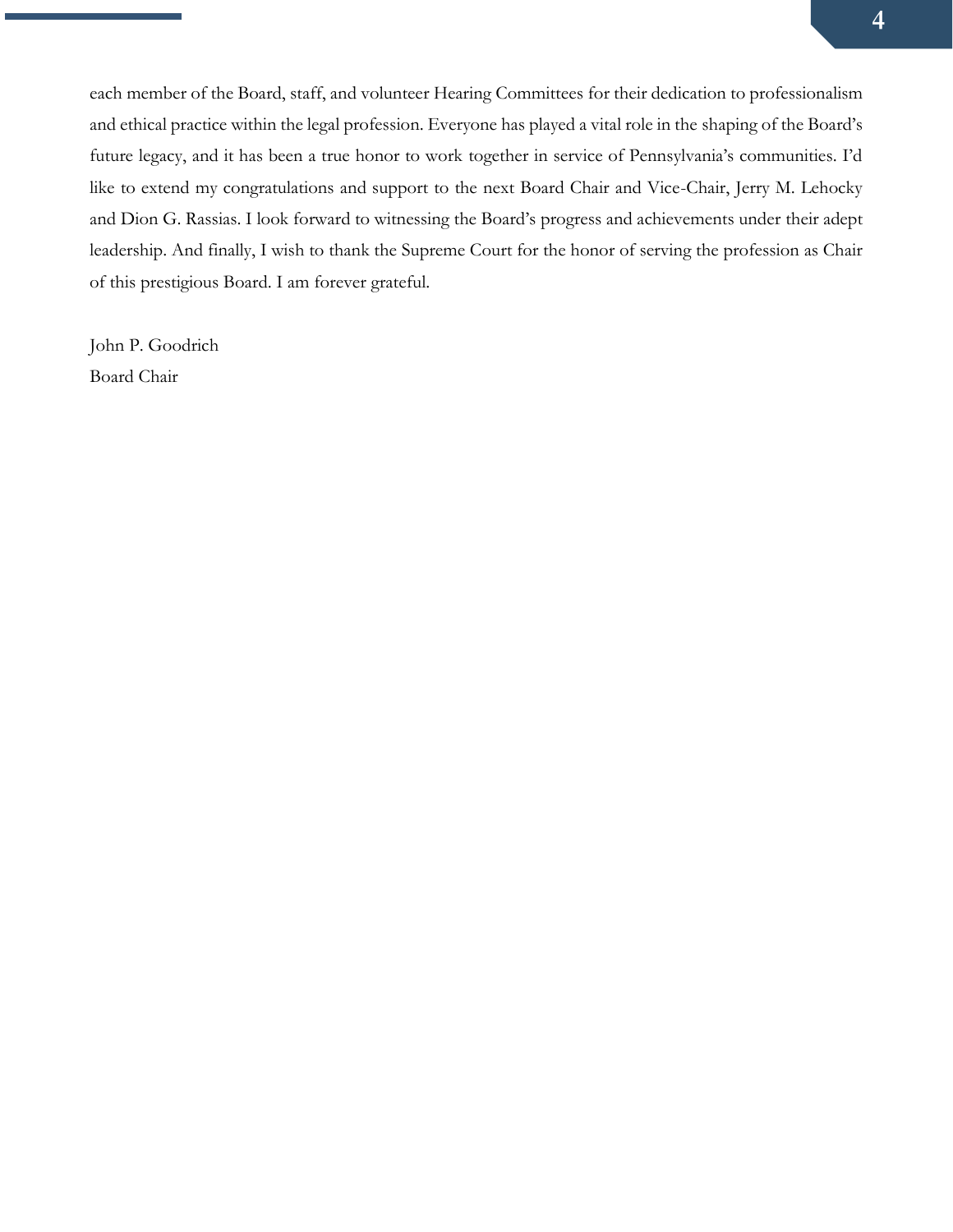## <span id="page-4-0"></span>**BOARD MEMBERSHIP**



John P. Goodrich, Esquire Board Chair (Allegheny County)



Robert Mongeluzzi, Esquire (Philadelphia County)



Hon. Robert L. Repard (Tioga County)



Jerry M. Lehocky, Esquire Board Vice Chair (Philadelphia County)



Gretchen A. Mundorff, Esquire (Fayette County)



Hon. Eugene F. Scanlon, Jr. (ret.) (Allegheny County)



Celeste L. Dee (Lehigh County)



John C. Rafferty, Jr., Esquire (Montgomery County)



David S. Senoff, Esquire (Philadelphia County)



Christopher M. Miller, Esquire (Allegheny County)



Dion G. Rassias, Esquire (Philadelphia County)



Shohin H. Vance, Esquire (Philadelphia County)



James C. Haggerty, Esquire (Philadelphia County) Board Chair April 2020 - April 2021 *Term Expired April 1, 2021*



John F. Cordisco, Esquire (Bucks County) Board Vice Chair April 2020 - April 2021 *Term Expired April 1, 2021*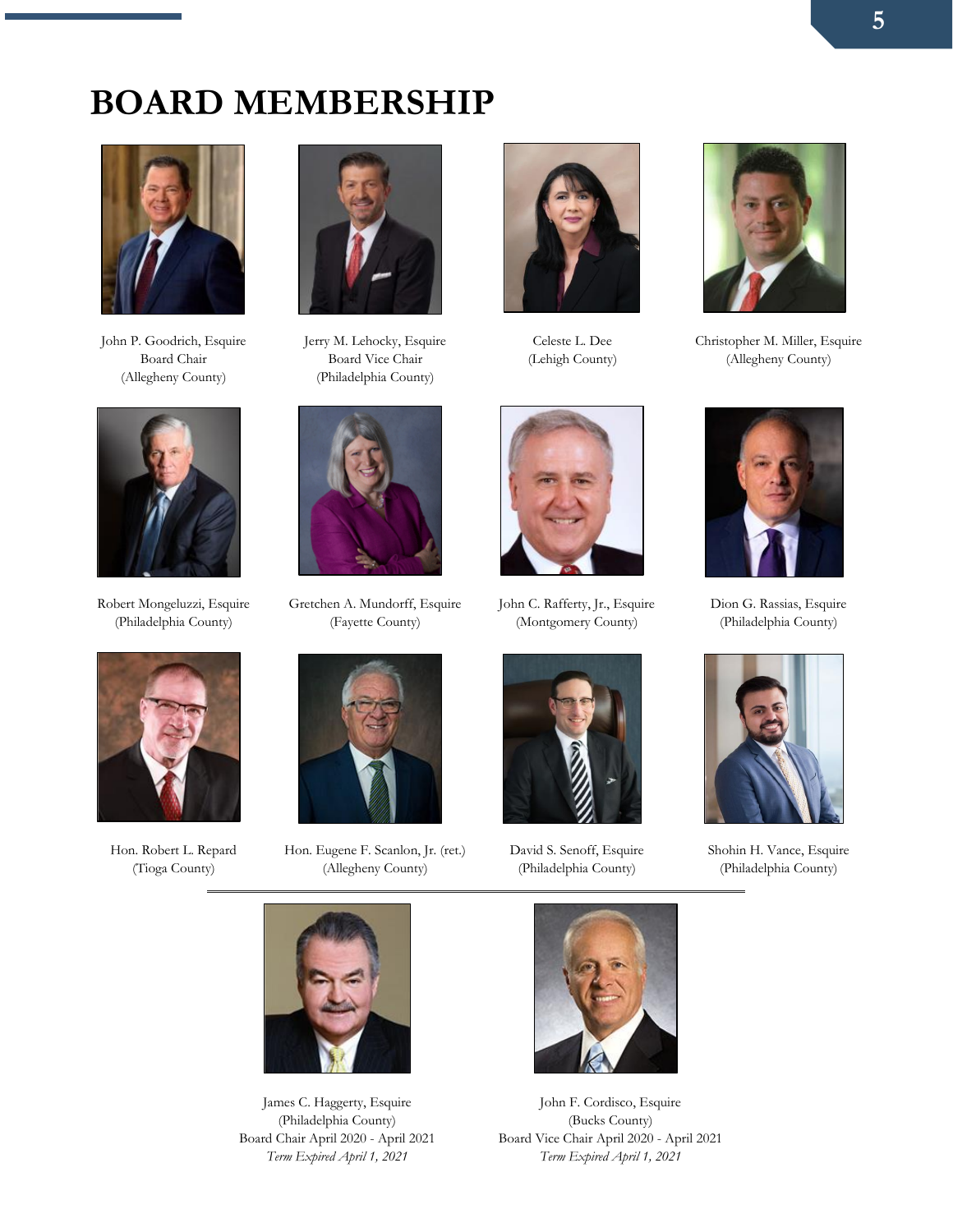# <span id="page-5-0"></span>**BOARD HIGHLIGHTS**

## <span id="page-5-1"></span>**Board Meetings**

In 2021, the Disciplinary Board met one time in person and three times via Webex videoconference to address administrative, adjudicatory, and executive business. Throughout the year, the Board committees and the Board membership met by telephone or other electronic means to address Board business.

- January 20 & 21 Held Virtually via Webex
- April 13 & 14 Held Virtually via Webex
- July 22 & 23 Held Virtually via Webex
- October 24, 25, & 26 Hershey, Pennsylvania

The Board adjudicated 27 matters this past year: 7 in January, 7 in April, 6 in July, and 7 in October. Of the 27 adjudicated matters (19 discipline and 8 reinstatement), the Board filed recommendations to the Court in 25 matters (17 discipline and 8 reinstatement). In 2021, the Court issued orders in 20 adjudicated matters, adopting the Board's recommendation in 19 of those matters.



## <span id="page-5-2"></span>**Board Committee Progress Reports**

All Board members serve on Board committees, with the Board Chair and Vice Chair serving as ex-officio members on each committee. In 2021, the committees undertook significant and meaningful projects and assignments, meeting one time in person and three times via teleconference, coinciding with scheduled Board meetings. Additionally, committee work was performed electronically and telephonically throughout the year.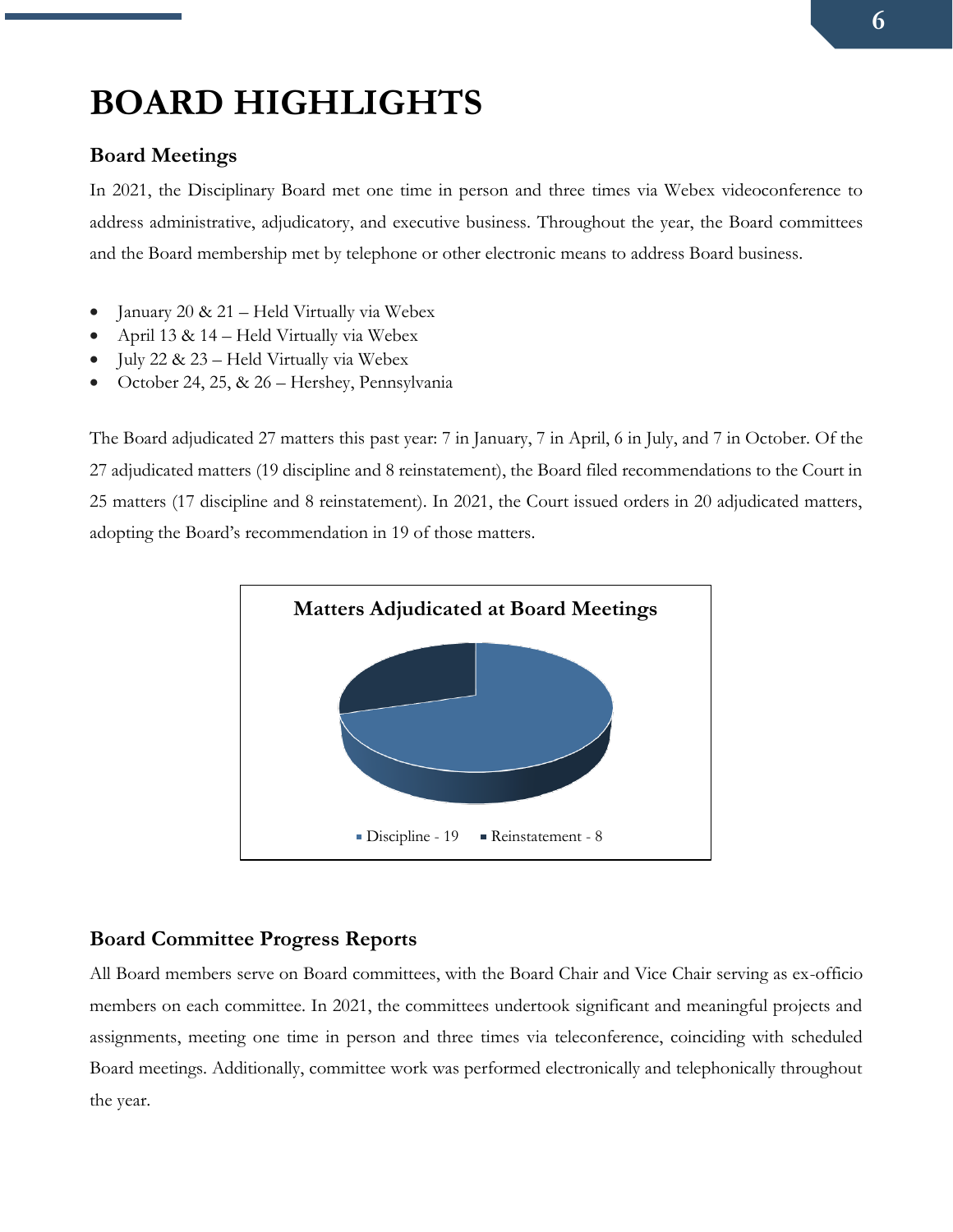#### <span id="page-6-0"></span>**Rules Committee**

The Rules Committee Chair is Dion G. Rassias. Board members David S. Senoff and Hon. Eugene F. Scanlon, Jr. serve on the committee.

Under the leadership of Committee Chair Rassias, the committee oversees the consideration of amendments to existing rules and the drafting of new rules within the Rules of Professional Conduct (RPC), Pennsylvania Rules of Disciplinary Enforcement (Pa.R.D.E), and Disciplinary Board Rules and Procedures.

Requests for rule amendments and new rules come from various sources, including, but not limited to: Board members, Office of Disciplinary Counsel, and Executive Office staff; the Supreme Court of Pennsylvania; attorneys; bar associations; and the general public. Recommendations for rule amendments are placed on the committee's agenda.

Generally, once the committee and the Board approve a proposed rule amendment, the Board publishes a Notice of Proposed Rulemaking in the *Pennsylvania Bulletin* explaining the proposal and requesting public comment. Upon close of the comment period, the committee reviews the comments and makes a recommendation to the Board on the final rule proposal. Upon Board approval, the final proposal is submitted to the Supreme Court.

#### **The Supreme Court of Pennsylvania adopted the following rule amendments in 2021:**

**RPC 8.4(g)** - By way of background, by Order dated June 8, 2020, effective December 8, 2020, the Court adopted amendments to the Rules of Professional Conduct to make it professional misconduct for a lawyer, in the practice of law, by words or conduct, to knowingly manifest bias or prejudice, or engage in harassment or discrimination.

On August 6, 2020, Zachary Greenberg filed a lawsuit in the United States District Court for the Eastern District of Pennsylvania against the Board members, Chief Disciplinary Counsel, and Deputy Chief Disciplinary Counsel, in their official capacities, challenging the constitutionality of the rule. On December 8, 2020, Judge Chad Kenney ordered a preliminary injunction barring enforcement of the rule, finding that the rule and the comments explaining it constituted viewpoint-based discrimination in violation of the First Amendment. The defendants filed a Notice of Appeal to the Third Circuit on December 22, 2020, but voluntarily dismissed the appeal.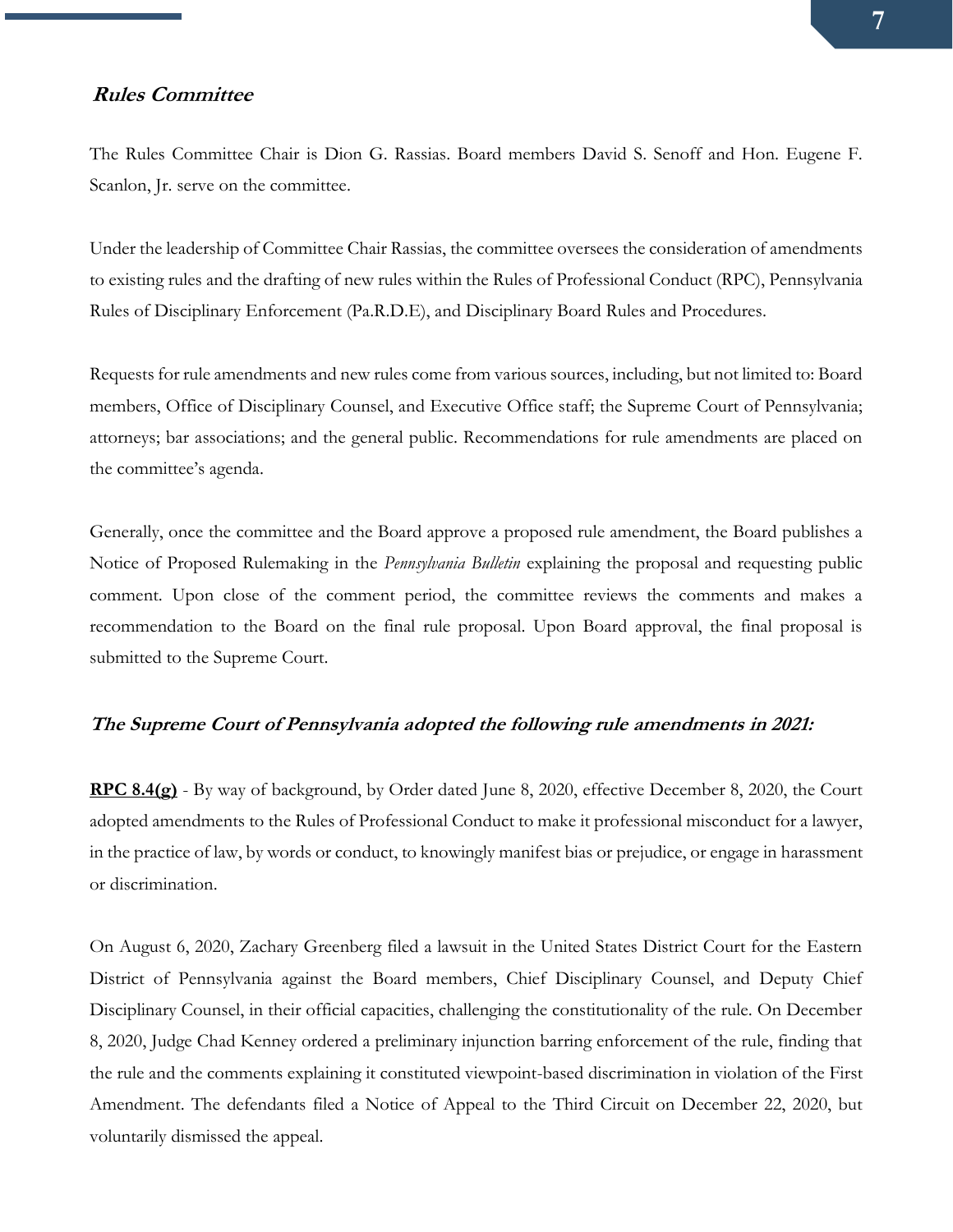By Amended Order dated July 26, 2021, effective August 25, 2021, the Court adopted amendments to 8.4(g) to make it professional misconduct for a lawyer, in the practice of law, to knowingly engage in conduct constituting harassment or discrimination based upon race, sex, gender identity or expression, religion, national origin, ethnicity, disability, age, sexual orientation, marital status, or socioeconomic status.

Following the Court's July 26, 2021 order, on August 19, 2021, Greenberg filed an amended complaint aimed at securing an injunction against the new rule. On January 20, 2022, oral argument was held on pending motions for summary judgment.

**Pa.R.D.E. 208, 218, and 532** - By Order dated August 10, 2021, effective September 9, 2021, the Court amended the Pennsylvania Rules of Disciplinary Enforcement to provide that an attorney who becomes a debtor in bankruptcy and who owes administrative fees, expenses, or penalties to the Board in connection with a disciplinary or reinstatement proceeding must notify the Board in writing within 20 days of the bankruptcy filing. The rule amendments also require an attorney to notify the Pennsylvania Lawyers Fund for Client Security within 20 days of a bankruptcy filing if at the time of the filing, the attorney has received notice of a claim pending with the Fund or any disbursement by the Fund with respect to a claim against the attorney has not been repaid in full with interest. If the attorney receives notice of a pending claim or disbursement after the filing of the bankruptcy petition and before conclusion of the bankruptcy case, the attorney must give written notice to the Fund within ten days.

#### **Other Board action:**

In 2021, the Board published in the *Pennsylvania Bulletin* five notices of Proposed Rulemaking and three sets of amendments to the Disciplinary Board Rules and Procedures.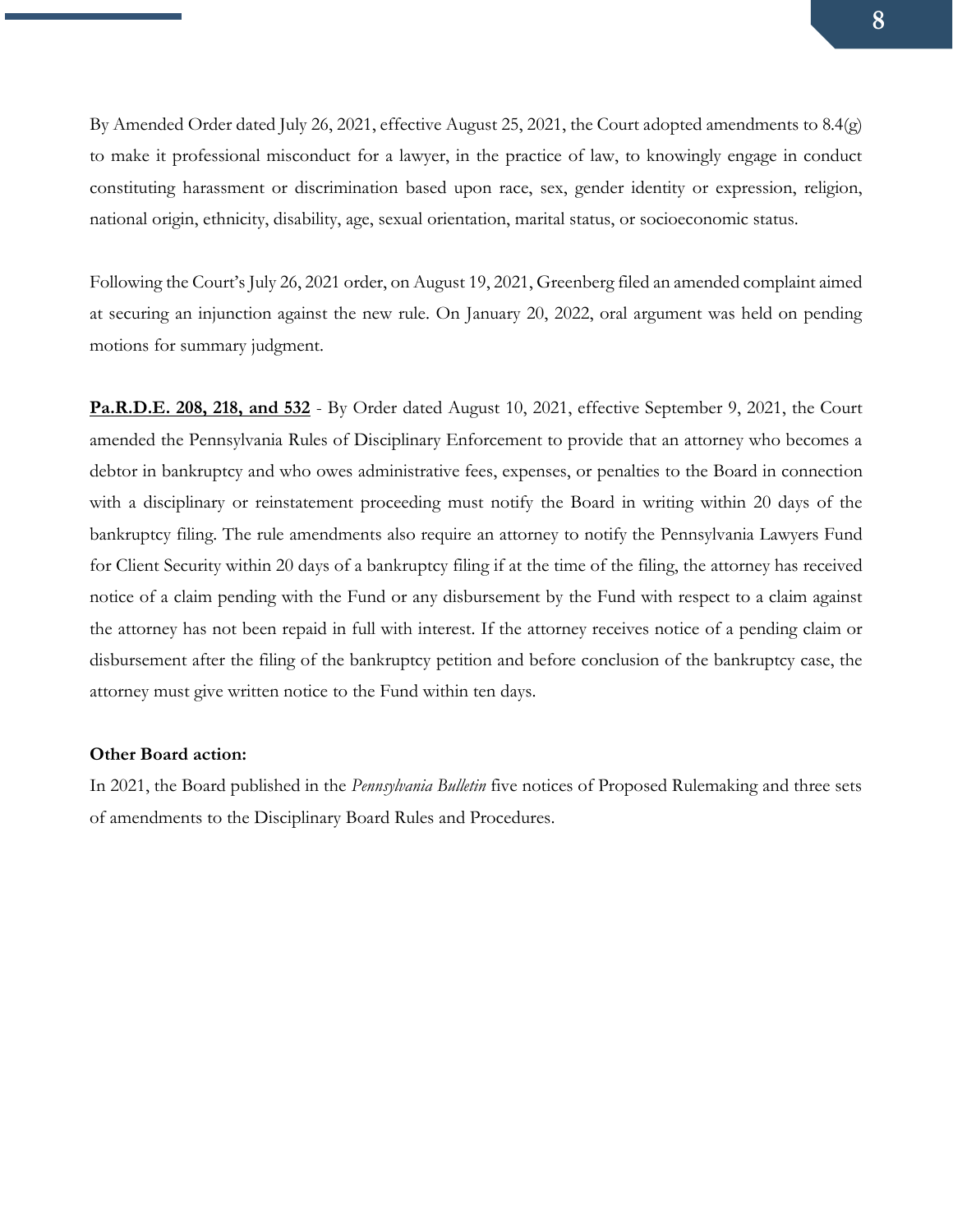#### <span id="page-8-0"></span>**Finance & Personnel Committee**

The Finance & Personnel Committee Chair is Christopher M. Miller. Board member Robert J. Mongeluzzi serves as a member of this committee.

The committee oversees the Board's assets, including financial, human, and technological, to develop an appropriate fiscal and operational strategy that furthers the mission of the Board. In many instances, the committee makes recommendations to other committees to elevate operational strategy.

In pursuit of its task, the committee reviewed and approved the proposed Budget for fiscal year 2022-2023, and reviewed and approved the external audit of fiscal year 2020-2021, which was completed by Trout, Ebersole & Groff. The audit found no material deficiencies or misstatements.

The committee oversaw the Board's transition to accrual accounting and the hybrid workplace necessitated by the COVID-19 pandemic.

Among many other personnel related matters, the committee authorized a COVID-19 vaccination mandate and monitored progress of its 2018 organizational realignment designed to modernize the operations of the Board and more efficiently move cases through the system. The committee routinely evaluates the performance of the Board's senior staff and reviews policies intended to advance the Board's operational strategy.

Committee Chair Miller serves as the Board's representative to the Investment Advisory Board (IAB), established by the Supreme Court, and participated in the semi-annual meetings in May and December 2021.

| <b>Disciplinary Board Staff</b>                   |  |  |  |
|---------------------------------------------------|--|--|--|
| <b>Total Employees</b><br>As of January 1, 2021   |  |  |  |
| New Hires                                         |  |  |  |
| Retirements & Separations                         |  |  |  |
| <b>Total Employees</b><br>As of December 31, 2021 |  |  |  |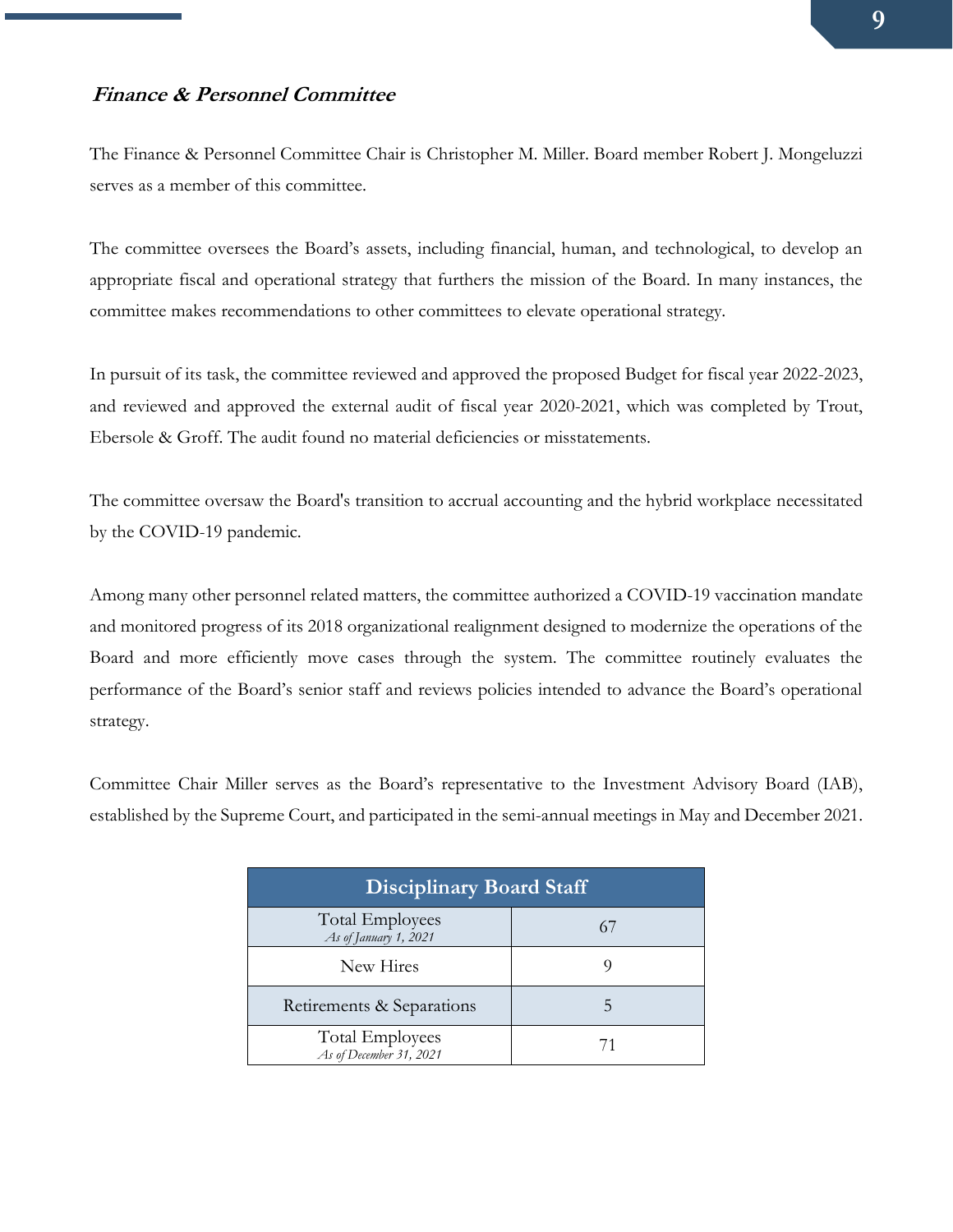### <span id="page-9-0"></span>**Communications Committee**

The Communications Committee Chair is Hon. Robert L. Repard. Board members Celeste L. Dee and Shohin H. Vance serve on the committee.

The role of the committee is to increase visibility and to explore ways of improving communications with attorneys and the public, specifically through the Board's media platforms.

Throughout 2021, under the leadership of Committee Chair Repard, the committee successfully adopted enhancements to multiple functions of the Board's website. Among other things, such enhancements include:

- a new online filing module allowing staff and respondent- and petitioner-attorneys to electronically file pleadings directly with the Board;
- a "Pro Bono" page, seeking to connect Pennsylvania attorneys with available resources to perform pro bono service and to advance equal access to justice for all Pennsylvania citizens. In addition to resource links and program overviews, webpage content includes pro bono news items from the Board and contributions from the Pennsylvania IOLTA and CLE Boards. Since its release on June 30, the page has been visited over 1,400 times; and,
- the Case Research Collection, which makes available public case information and documents from 2016 through the present. Users can browse the collection or use search criteria to narrow findings. A manual and video tutorial were developed as online user aids.

One of the significant tasks of this committee is the crafting and monthly distribution of the Board's Attorney Newsletter. Communicating with the profession and public frequently allows the Board to share important initiatives, information, and directives with the profession expeditiously. At the end of 2021, there were approximately 60,800 subscribers to the newsletter.

Under Committee Chair Repard's leadership, the Board uses social media and its website to share information and articles which may be beneficial to the profession. In addition to sourcing and authoring these interactions, the Board coordinates with other Court Boards and Committees to share information with the profession that is relevant.

In 2021, the Board continued to publicize openings and vacancies for Court Boards and Committees in its newsletter, on the website, and via social media.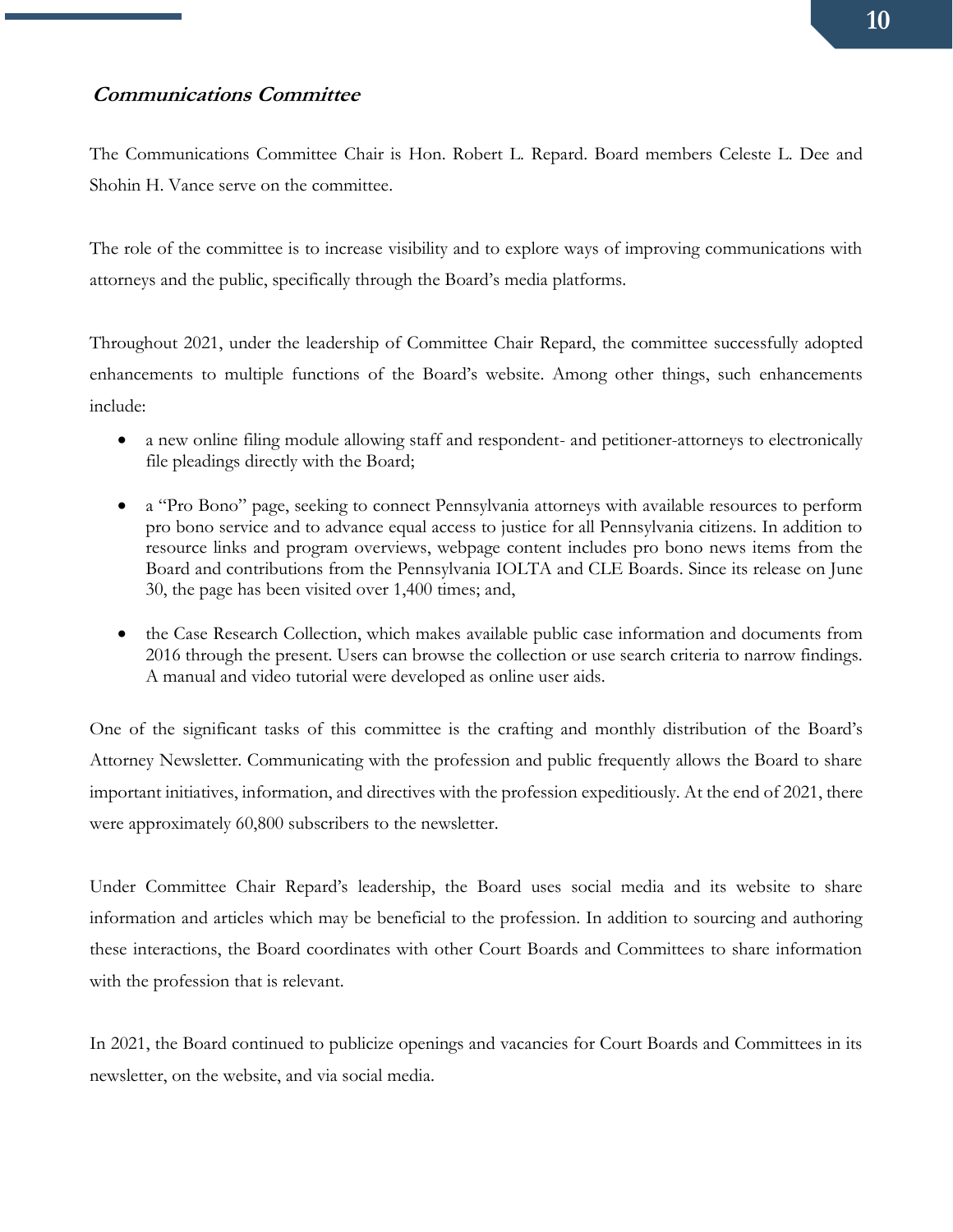The Communications Committee leads a digital media campaign to celebrate the 50th Anniversary of the Disciplinary Board. Featured content includes messaging about the Board's mission and role within the Commonwealth and commemorates past milestones and achievements.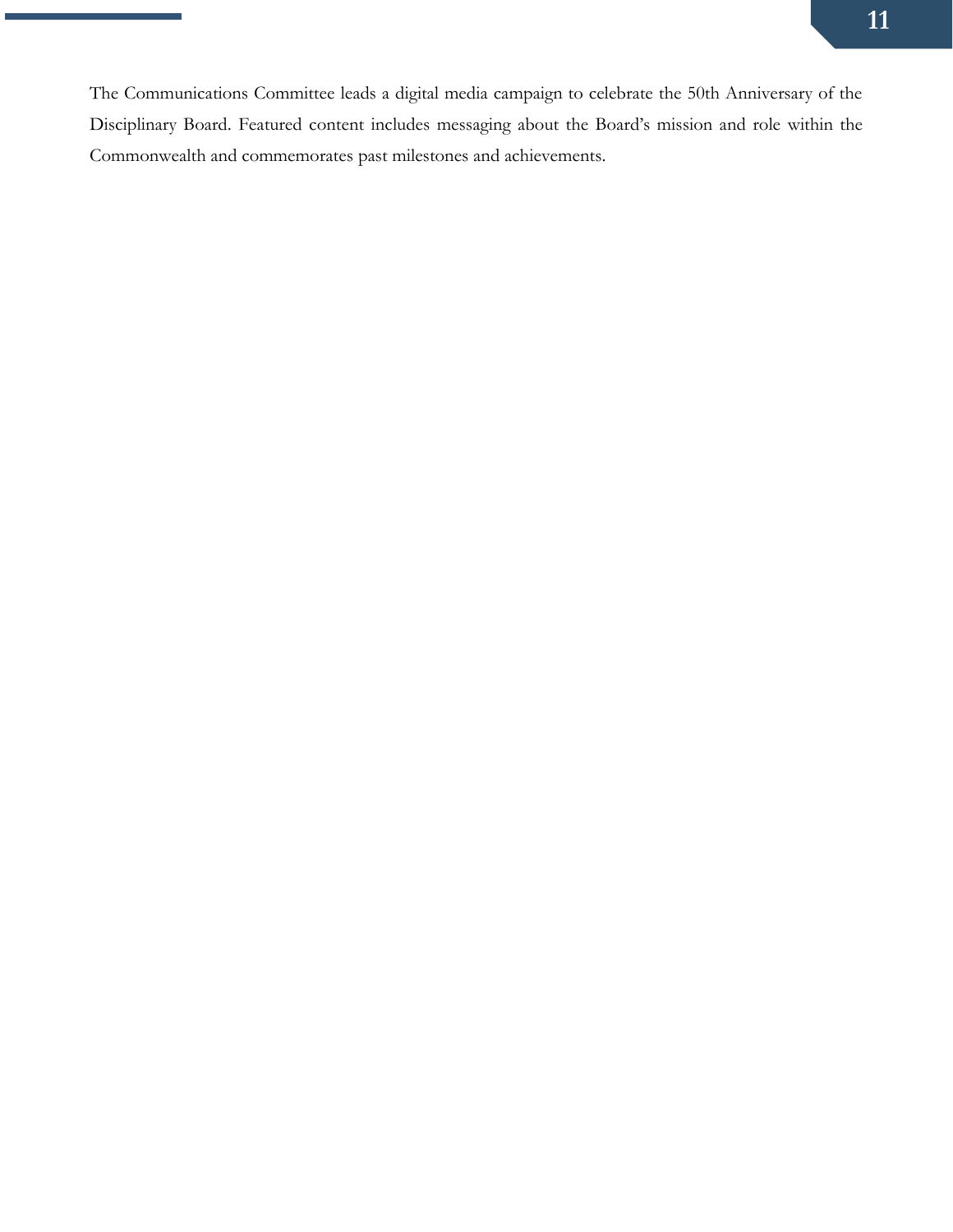#### <span id="page-11-0"></span>**Education Committee**

The Education Committee Chair is Gretchen A. Mundorff. Board member John C. Rafferty, Jr. serves as a member of this committee.

The role of the committee is to propose and carry out education and training opportunities for the profession, Hearing Committee members, and Board members.

Under the leadership of Committee Chair Mundorff, the committee planned and held an in-person training event for all Hearing Committee members in Hershey, Pennsylvania. Participants attended the 6-hour training event, which included presentations by Board members; Hearing Committee members; Board staff; the Chief Disciplinary Counsel and Deputy Chief Disciplinary Counsel; and, Respondent's Counsel, Ellen Brotman. The program was designed to educate the 112 attendees about the disciplinary system and their responsibilities as Hearing Committee members.

In addition to their participation in Hearing Committee training, Board members had the opportunity to participate at conferences related to disciplinary matters. Board members continued their efforts to participate in numerous CLE presentations throughout the year, including "The Retirement Discussion" presented virtually on November 23, 2021. The Board and Pennsylvania Bar Association (PBA) collaborated to present topics which included succession planning, license status options, applicable rules, ethical implications, and available resources. The panel participants from the Board included Committee Chair Mundorff, Board member Dion G. Rassias, Chief Disciplinary Counsel Thomas J. Farrell, and Deputy Attorney Registrar Dana C. Belella. PBA's Law Practice Management Coordinator Ellen Freedman also participated on the panel and the event was moderated by former Board member David A. Fitzsimons of ADRFitz LLC.

Board members, staff, and Hearing Committee members attended the 18<sup>th</sup> Annual Meeting of the National Council of Lawyer Disciplinary Boards (NCLDB) virtually, in February 2021. Attendees included: Jerry M. Lehocky, Board Vice-Chair; Jesse G. Hereda, Executive Director and member of the NCLDB Board of Directors; Marcee D. Sloan, Board Prothonotary and Secretary of the NCLDB Board of Directors; Laura K. Mohney, Counsel to the Board; Kimberly M. Henderson, Special Counsel; and Hearing Committee members Francis Ciprero, Kathleen Dapper, Victoria P. Edwards, Anthony Gallia, James Gavin, Catherine Harrington, Kathryn M. Kenyon, Thomas N. Sweeney, and Dawn Tancredi.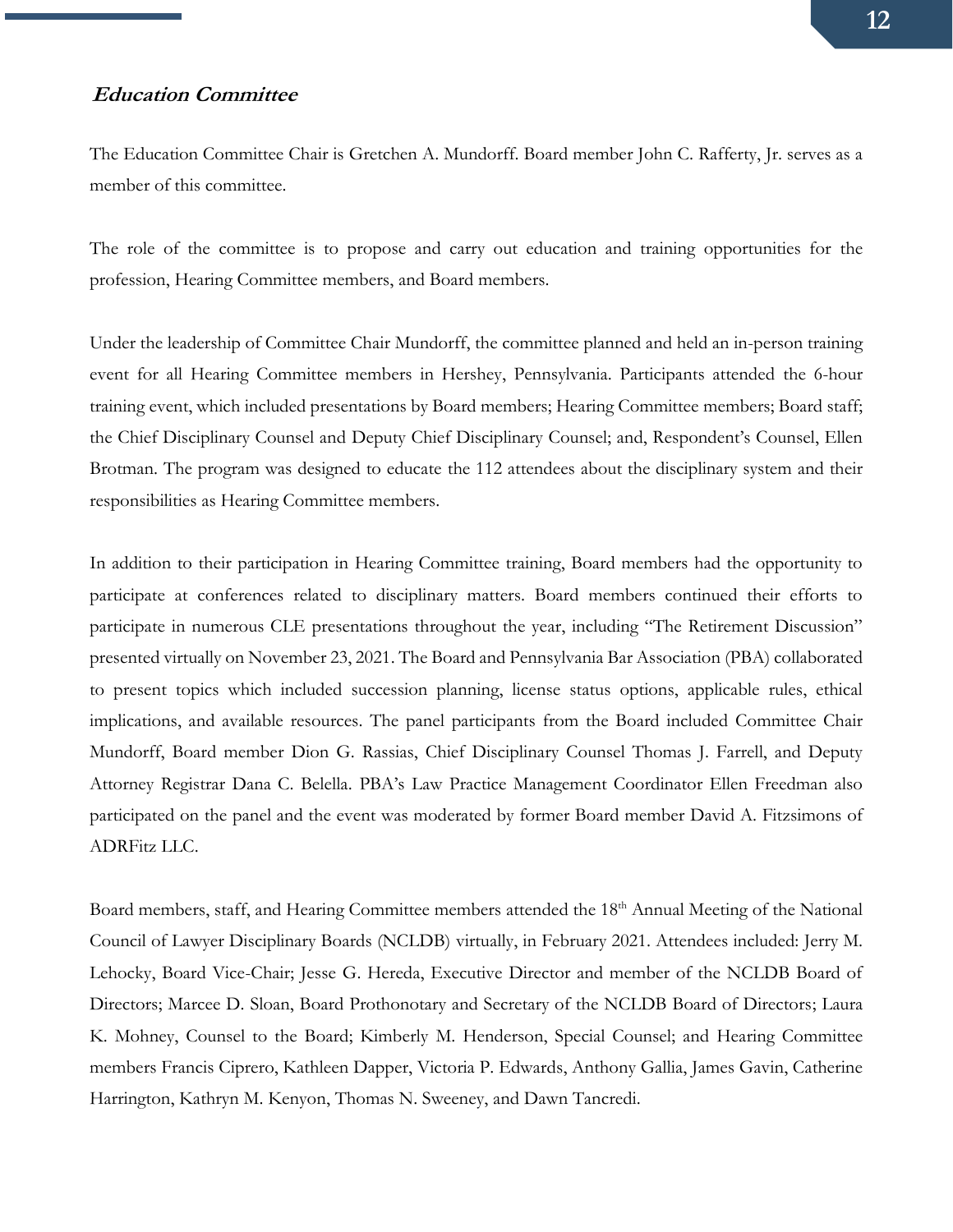#### <span id="page-12-0"></span>**Hearing Committees**

Annually, the Disciplinary Board is tasked with the appointment of Hearing Committee members within each district. A Hearing Committee member for a district must be a member of the bar of this Commonwealth who maintains an office for the practice of law within that district. At the conclusion of 2021, there were 178 Hearing Committee members serving throughout Pennsylvania.

| District I        | District II       |
|-------------------|-------------------|
| 5 Appointments    | 4 Appointment     |
| 13 Reappointments | 9 Reappointments  |
|                   |                   |
|                   |                   |
| District III      | District IV       |
| 1 Appointment     | 2 Appointments    |
| 7 Reappointments  | 15 Reappointments |

## **2021 Hearing Committee Appointments**

The Board acknowledges the significant role that Hearing Committee members play in the disciplinary process and is committed to appointing Hearing Committee members who will ably perform the duties of the position. The Board is committed to appointing diverse Hearing Committee members, recognizing that diversity of experience, practice area, background, race, gender, and geography is beneficial to the disciplinary process.



#### **Members By Rank**



Indicates location of Office of Disciplinary Counsel Office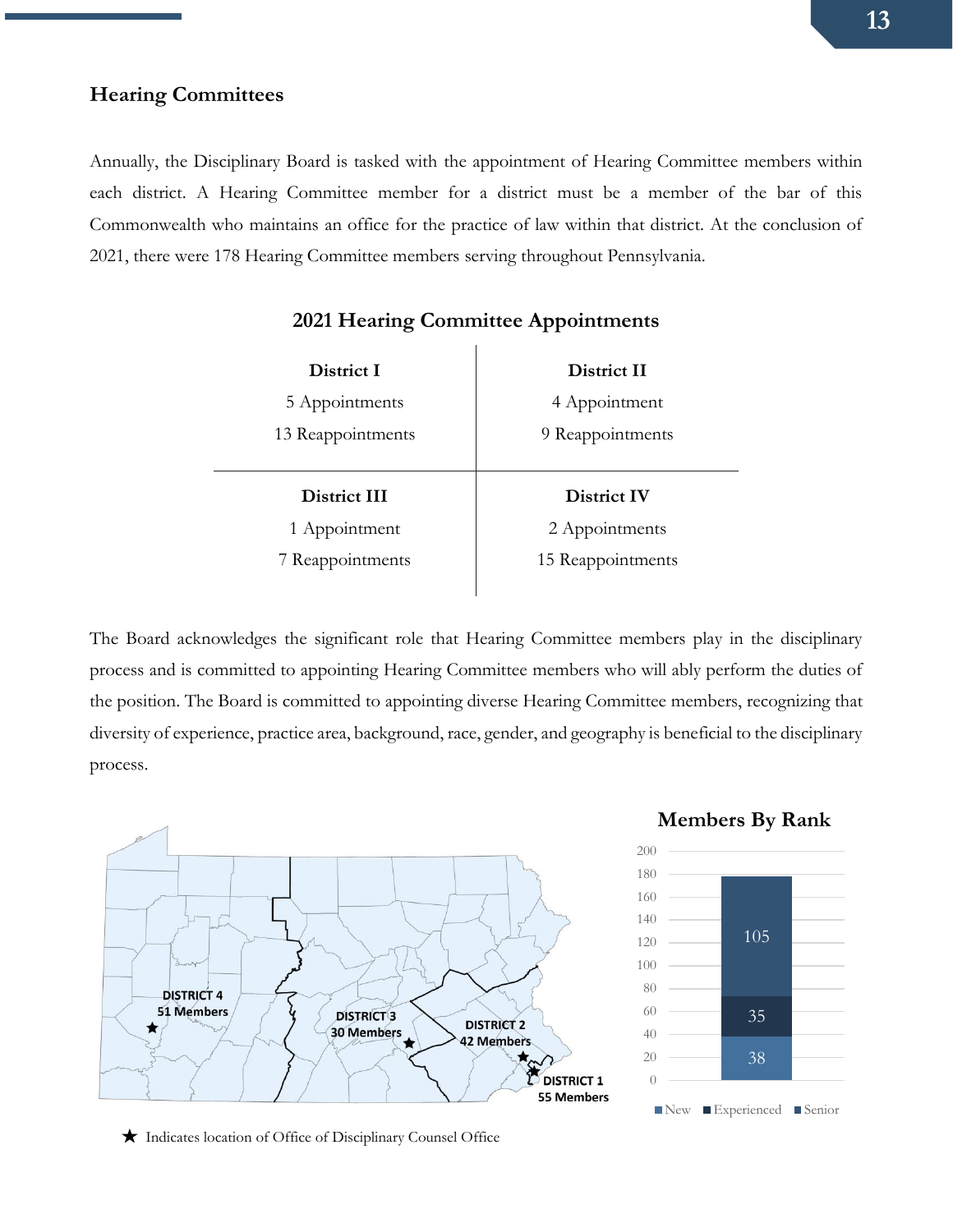Duties of Hearing Committee members include reviewing the recommended disposition of complaints as offered by the Office of Disciplinary Counsel and conducting disciplinary and reinstatement hearings, either as a three-member panel or single designated member. Hearing Committee members are responsible for preparing a written report and recommendation to the Board following disciplinary and reinstatement proceedings.

| <b>Complaint Dispositions Reviewed</b> | 83 |
|----------------------------------------|----|
| Hearing Committee Panels Assigned      | 33 |
| Prehearing Conferences Held            | 21 |
| Disciplinary Hearings Held             | 15 |
| Reinstatement Hearings Held            |    |
| Hearing Committee Reports Filed        | 25 |

On October 26, 2021, the Board held an in-person training session for Hearing Committee members who were fully-vaccinated against COVID-19. The training was led by Disciplinary Board members, Executive Office staff and counsel from the Office of Disciplinary Counsel. The training included a variety of topics designed to increase the knowledgebase of the Hearing Committee members relative to disciplinary case law, rules, and procedures.

Due to the COVID-19 global pandemic, all prehearing conferences and hearings in disciplinary and reinstatement matters were conducted via Webex videoconference in 2021. In all matters referred for hearing, the Board's Special Counsel assisted and supported the Hearing Committee members to ensure that the Board's objective of moving cases expeditiously was achieved.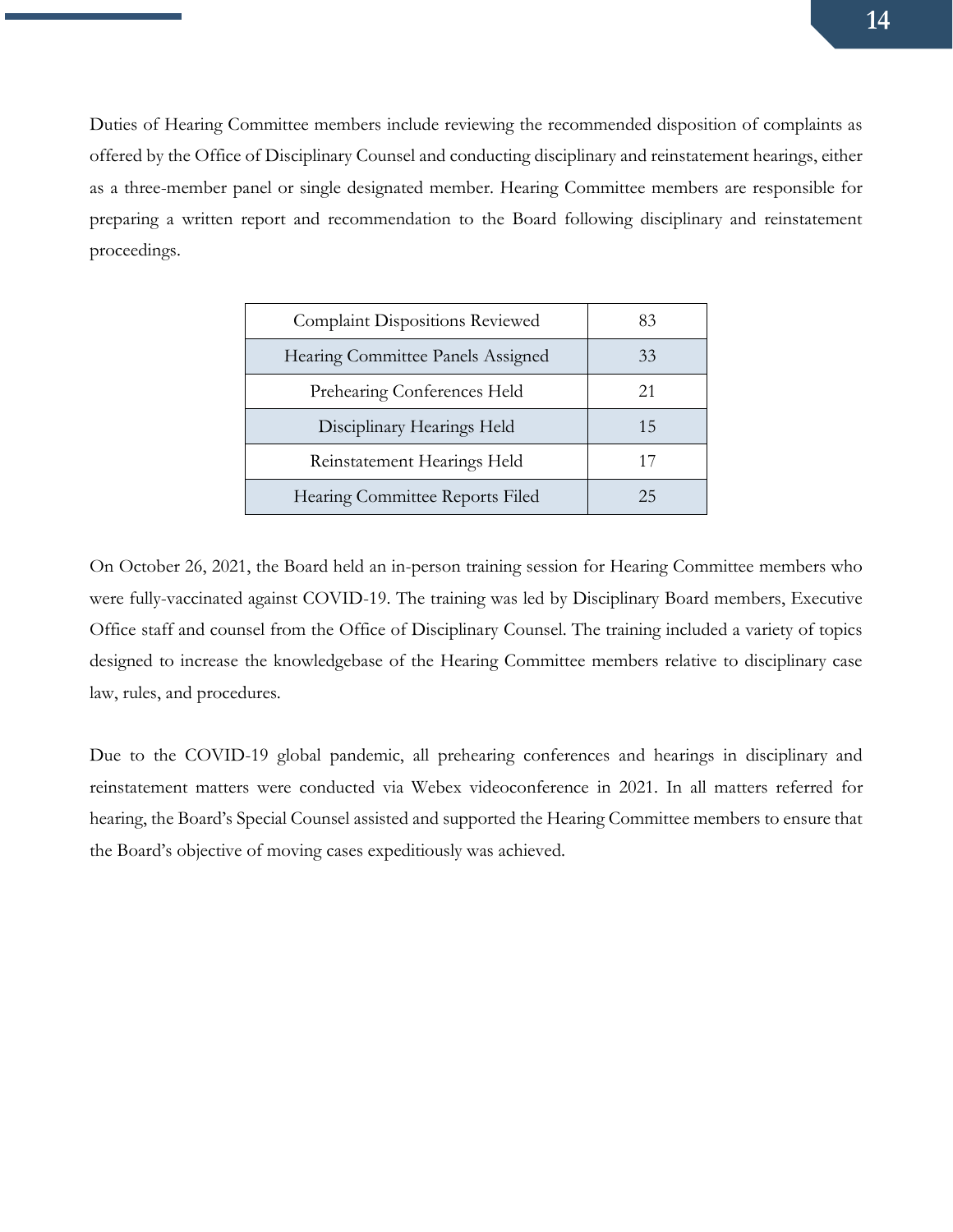# <span id="page-14-0"></span>**EXECUTIVE OFFICE HIGHLIGHTS**

## <span id="page-14-1"></span>**Attorney Discipline & Reinstatement**

The Board Prothonotary is the record-keeper for all filings related to disciplinary and reinstatement matters. In addition, the Prothonotary assigns and schedules matters for Hearing Committee and Board review and performs various administrative functions.

## *Disciplinary & Reinstatement Filings*

|                                                                                                                                    | Filed          | Granted                   | Denied               |
|------------------------------------------------------------------------------------------------------------------------------------|----------------|---------------------------|----------------------|
| <b>Petition for Discipline</b>                                                                                                     | 21             | N/A                       | N/A                  |
| <b>Joint Petition for Discipline on Consent</b>                                                                                    | 17             | Joint Petitions In-Depth" | Shown Below in "2021 |
| <b>Petition for Emergency Temporary Suspension</b>                                                                                 | $\overline{4}$ | 4                         | $\left($             |
| <b>Contempt Petitions</b>                                                                                                          | 5              | 5                         | $\left( \right)$     |
| <sup>1</sup> Petition for Reinstatement from Discipline                                                                            | 17             | 5                         | $\Omega$             |
| Certification for Reinstatement from Suspension of One<br><b>Year or Less</b>                                                      | 9              | 9                         | $\left( \right)$     |
| <sup>2</sup> Petition for Reinstatement from Inactive Status, Retired<br>Status, or Administrative Suspension of More Than 3 Years | 74             | 78                        | $\left( \right)$     |

**1** *Five matters granted were filed in previous years. Three matters were withdrawn. Fourteen matters filed were still pending as of December 31, 2021.*

**2** *Seventeen matters granted were filed in 2020. Four matters were withdrawn. Nine matters filed were still pending as of December 31, 2021.*

*2021 Joint Petitions In-Depth*



*One matter filed was still pending with the Board as of December 31, 2021. Two matters noted under "Recommendations Filed with Court" were still pending as of December 31, 2021 . One matter noted under "Discipline Ordered by Court" was filed in 2020.*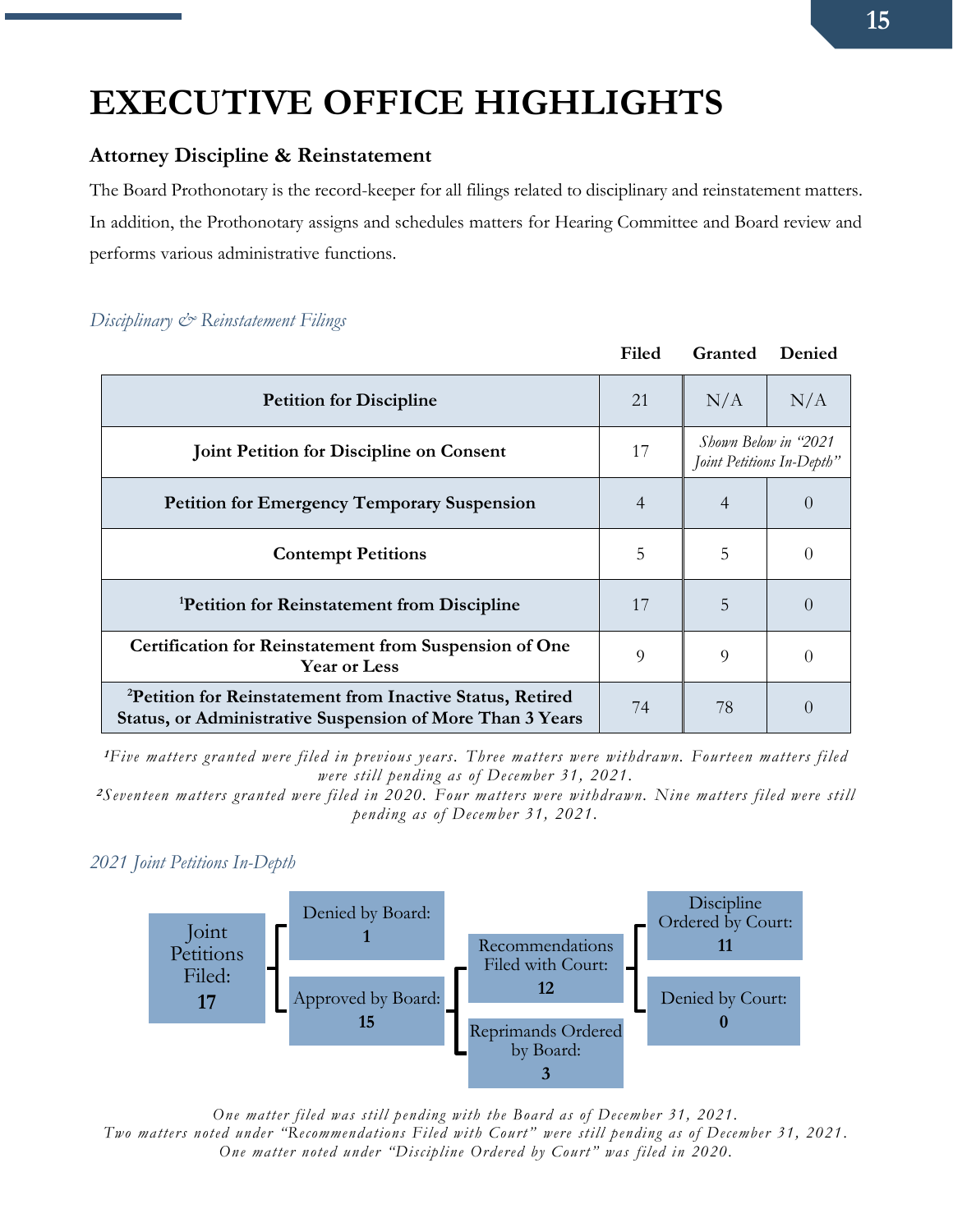### *Proceedings Held Before Board Member(s)*

In 2021, one contempt hearing and 12 oral arguments were held before Board members. In 27 matters, a three-member panel of the Board reviewed Hearing Committee member recommendations in informal proceedings.



### *Discipline Imposed in 2021*

| Discipline Statistics – Historical Comparison |  |  |
|-----------------------------------------------|--|--|
|                                               |  |  |

|      | Informal<br>Admonition | Private | Reprimands<br>Public | Public<br>Censure | Temporary<br>Suspension | Suspension | Disbarment | Total |
|------|------------------------|---------|----------------------|-------------------|-------------------------|------------|------------|-------|
| 2021 | 45                     | 8       | 11                   | $\overline{0}$    | 12                      | 38         | 18         | 132   |
| 2020 | 35                     | 7       | 14                   | $\overline{0}$    | 15                      | 47         | 30         | 148   |
| 2019 | 68                     | 7       | 20                   | $\overline{0}$    | 27                      | 55         | 34         | 211   |
| 2018 | 52                     | 11      | 15                   | $\overline{0}$    | 19                      | 31         | 32         | 160   |
| 2017 | 46                     | 8       | 17                   | $\overline{2}$    | 18                      | 40         | 35         | 166   |
| 2016 | 54                     | 6       | 22                   | $\mathbf{1}$      | 21                      | 37         | 19         | 160   |
| 2015 | 58                     | 10      | 14                   | $\mathbf{1}$      | 21                      | 38         | 37         | 179   |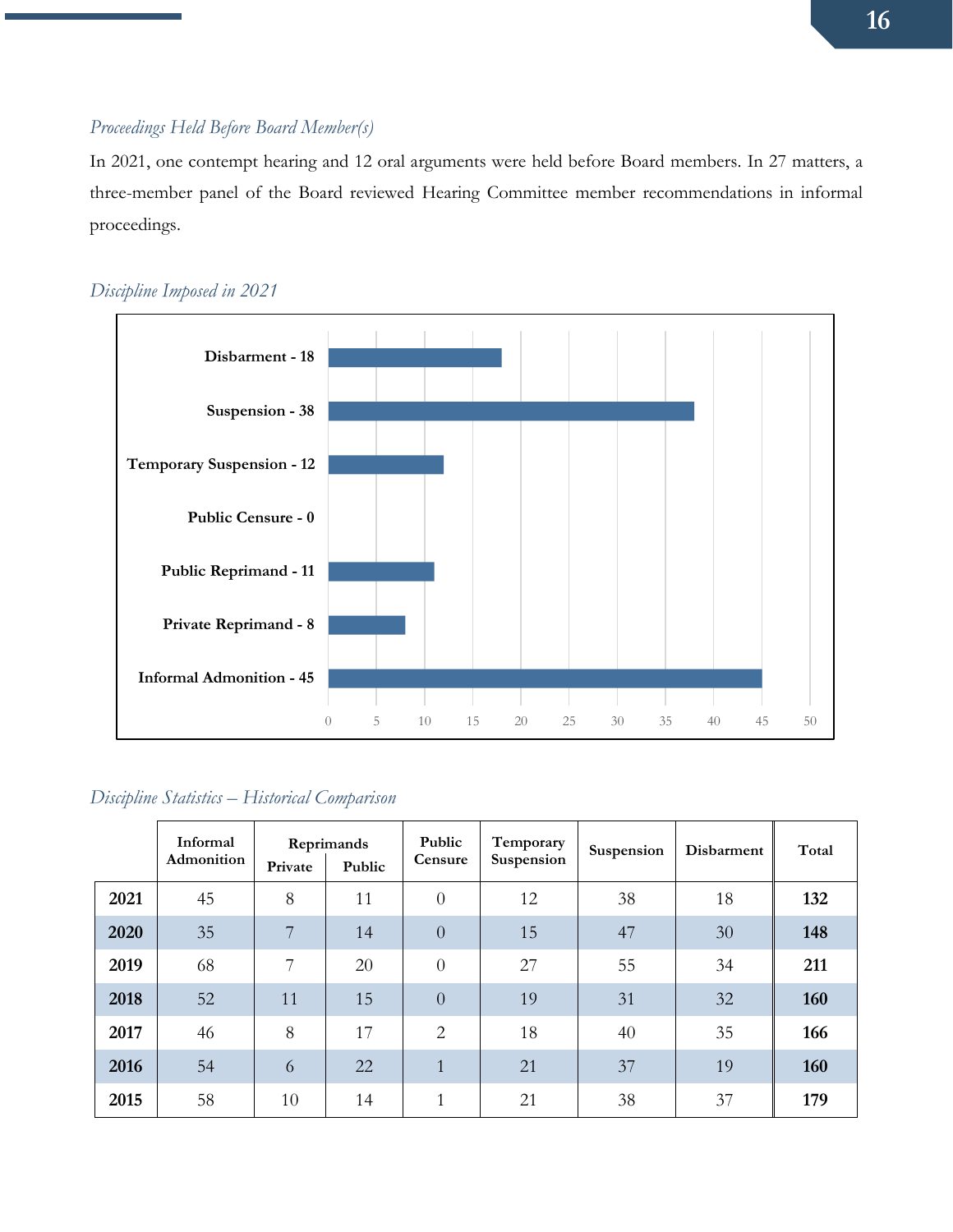#### <span id="page-16-0"></span>**Attorney Registration**

#### *2021-2022 Annual Registration Summary*

Annual attorney registration opens on or before May 15 each year with a July 1 deadline. In 2021, annual attorney registration opened on April 26 to over 75,600 attorneys who were eligible and required to complete annual registration. By the July 1 deadline, over 87% of attorneys had completed their registration. Prior to the assessment of the first late fee on July 17, nearly 97% of attorneys were compliant. Prior to the



assessment of the second late fee on August 2, over 98% of attorneys had completed the registration process.



Annual attorney registration is required to be completed electronically pursuant to Pa.R.D.E. 219(a). When registering, attorneys are able to submit payment online with a credit card or by mail with a check and unique payment voucher.

On August 11, the 1,192 attorneys who had not completed annual registration were certified to the Supreme Court for administrative suspension. Prior to the effective date of the Order, attorneys have the opportunity

to complete their registration and be removed from the list of those to be administratively suspended. As of September 10, the effective date of the Order, 284 attorneys remained on the list and were administratively suspended. The number of attorneys placed on administrative suspension this past year is nearly 100 fewer attorneys than 2020-2021's record low.

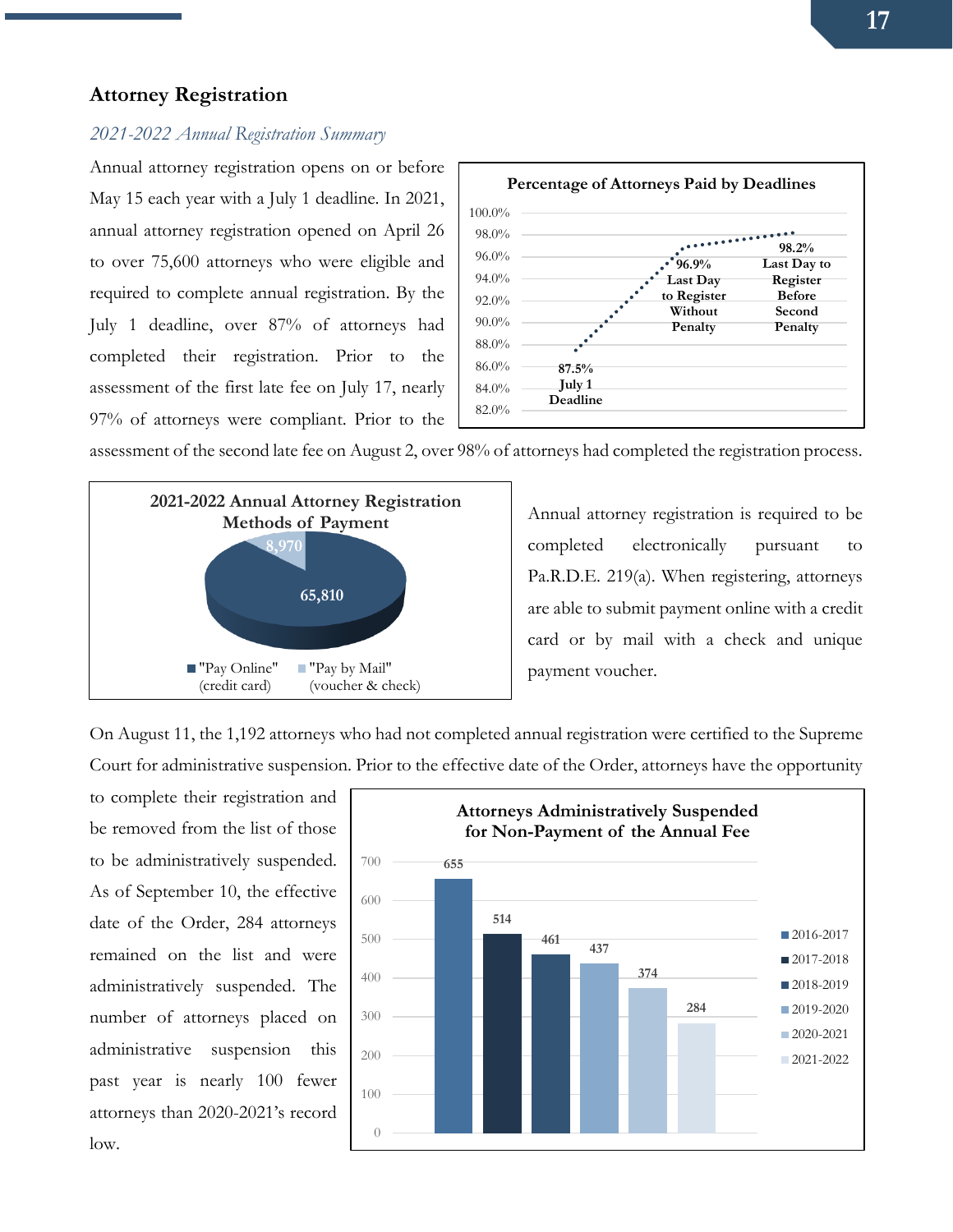Annually, the Disciplinary Board collects demographic data from Pennsylvania attorneys during the attorney registration process. Attorneys are asked to provide voluntary responses to one question regarding gender and one question regarding race/ethnicity. The graphs below are representative of the aggregate responses with respect to age, gender, and race and/or ethnicity for all attorney-registrants who provided responses to the questions, including those who do not maintain an office in Pennsylvania. These figures include attorneys who were registered as either Active (which includes the following statuses: Active, In-House Corporate Counsel, Defender or Legal Services Attorney (Temporary Licensee), Foreign Legal Consultant, and Attorney Spouse of an Active-Duty Service Member) or Inactive at the time of registration.

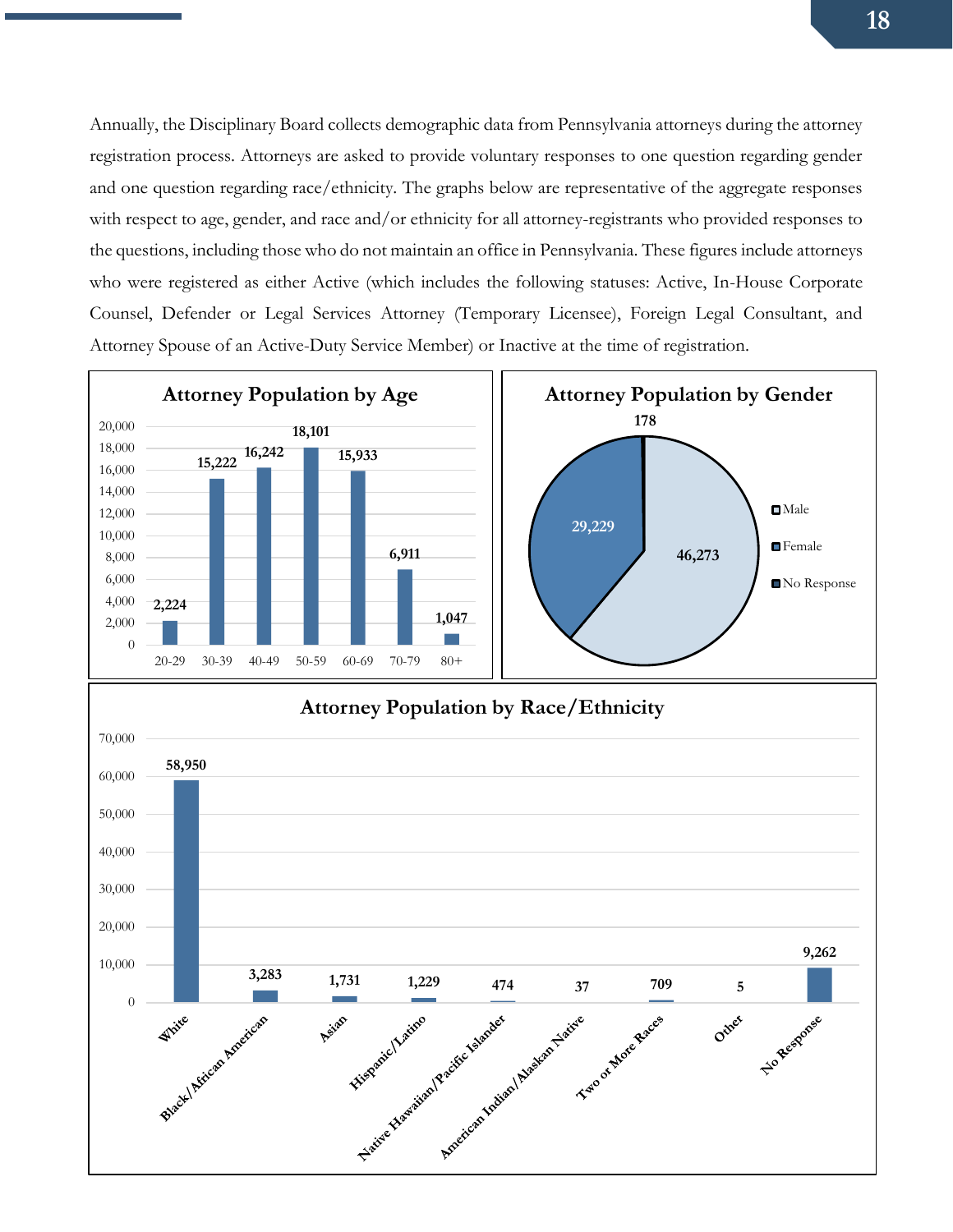Since 2019, attorneys have been required to answer a question regarding succession planning on the annual registration form. While succession planning is essential to every attorney's practice, failure to have a designated successor is NOT a violation of the Rules of Professional Conduct or the Pennsylvania Rules of Disciplinary Enforcement. The succession planning responses from all registered Pennsylvania attorneys that were provided during the 2021-2022 registration period are shown below.

| Response                                                    | Total  | $\frac{0}{0}$ |
|-------------------------------------------------------------|--------|---------------|
| I have a successor attorney. My successor is an individual. | 3,775  | $4.99\%$      |
| I have a successor attorney. My successor is a law firm.    | 14,588 | 19.30%        |
| I do not have a successor because I do not have PA clients. | 39,817 | 52.68%        |
| I do not have a successor and I do have PA clients.         | 17,410 | 23.03%        |
| <b>TOTAL</b>                                                | 75,590 | 100.00 %      |

This past year, a new "Opportunities to Provide Pro Bono Service" section was added to the annual registration form. In this section, attorneys were able to select if they would like to get more information on providing pro bono services from the Disciplinary Board, Continuing Legal Education (CLE) Board, and/or IOLTA Board. During the 2021-2022 annual registration cycle:

- 1,218 attorneys requested information on emeritus status from the Disciplinary Board,
- 4,772 attorneys requested information on the CLE Pro Bono Pilot Program, and
- 2,841 attorneys requested information on pro bono opportunities through IOLTA-funded organizations

#### *Reinstatements*

Reinstatements of those on inactive status, retired status, or administrative suspension for three years or less are processed by the Attorney Registration Office. Attorneys seeking reinstatement in this way are required to submit the appropriate form(s) and fee(s) as provided by Attorney Registration staff.

| 2021 Reinstatements – Three Years or Less |     |  |  |
|-------------------------------------------|-----|--|--|
| From Inactive                             |     |  |  |
| From Retired                              |     |  |  |
| From Administrative Suspension            | 164 |  |  |
| <b>TOTAL</b>                              |     |  |  |

#### *New Attorney Update*

Daily, new attorneys are admitted by the Supreme Court Prothonotary's Office and uploaded into the Attorney Registration database. In 2021, there were 1,960 new attorneys admitted to the Pennsylvania bar. This includes those fully admitted to the bar by exam or motion and those with limited admissions (In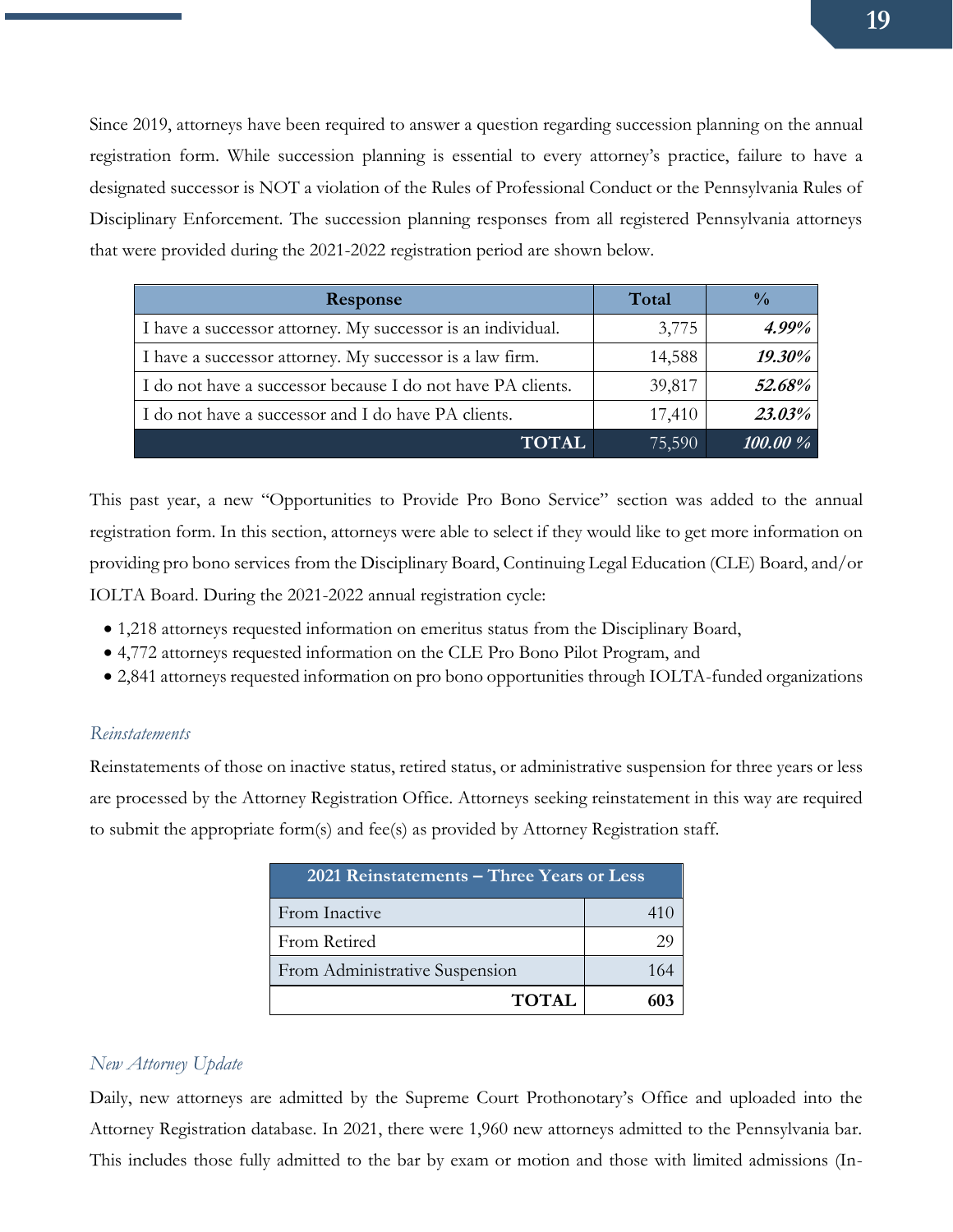House Corporate Counsel, Defender or Legal Services Attorney, Foreign Legal Consultant, Military Attorney, and Attorney Spouse of Active-Duty Military).

The chart below displays the law schools with the highest numbers of graduates who passed the bar exam in 2021. It is important to note that not all individuals who pass the bar exam complete the admission process to become a licensed attorney in Pennsylvania.

| <b>Law School</b>                                   | <b>Number of Successful</b><br><b>Bar Exam Applicants</b> |
|-----------------------------------------------------|-----------------------------------------------------------|
| Temple University - Beasley School of Law           | 147                                                       |
| Duquesne University - School of Law                 | 120                                                       |
| Villanova University - Charles Widger School of Law | 104                                                       |
| University of Pittsburgh - School of Law            | 89                                                        |
| Drexel University - Thomas R. Kline School of Law   | 85                                                        |
| Widener University - Delaware Law School            | 79                                                        |
| Penn State Law & Penn State Dickinson Law           | 53                                                        |
| Widener University - Commonwealth Law School        | 51                                                        |
| Rutgers Law School                                  | 40                                                        |
| University of Pennsylvania - Carey Law School       | 36                                                        |

#### *License Status Updates*

Since 2018, emeritus status has been an option for retired attorneys who desire to perform pro bono work with legal aid organizations. At the start of 2021, there were 23 attorneys on emeritus status. At year-end, that number had increased to 26 emeritus attorneys. The Board will continue to promote emeritus status and pro bono service for all attorneys. The Board hopes to raise awareness about the emeritus program and increase pro bono services provided by all attorneys through the newly launched pro bono page on the Board's website, information provided on the annual registration form, and direct communications with attorneys.

Pa.R.D.E. 404 (regarding permanent resignation) became effective on November 28, 2020. While permanent resignation is an option for attorneys, Attorney Registration staff are certain to discuss with the attorney the finality of the status change and alternative options that exist. In 2021, there were 16 requests granted for permanent resignation.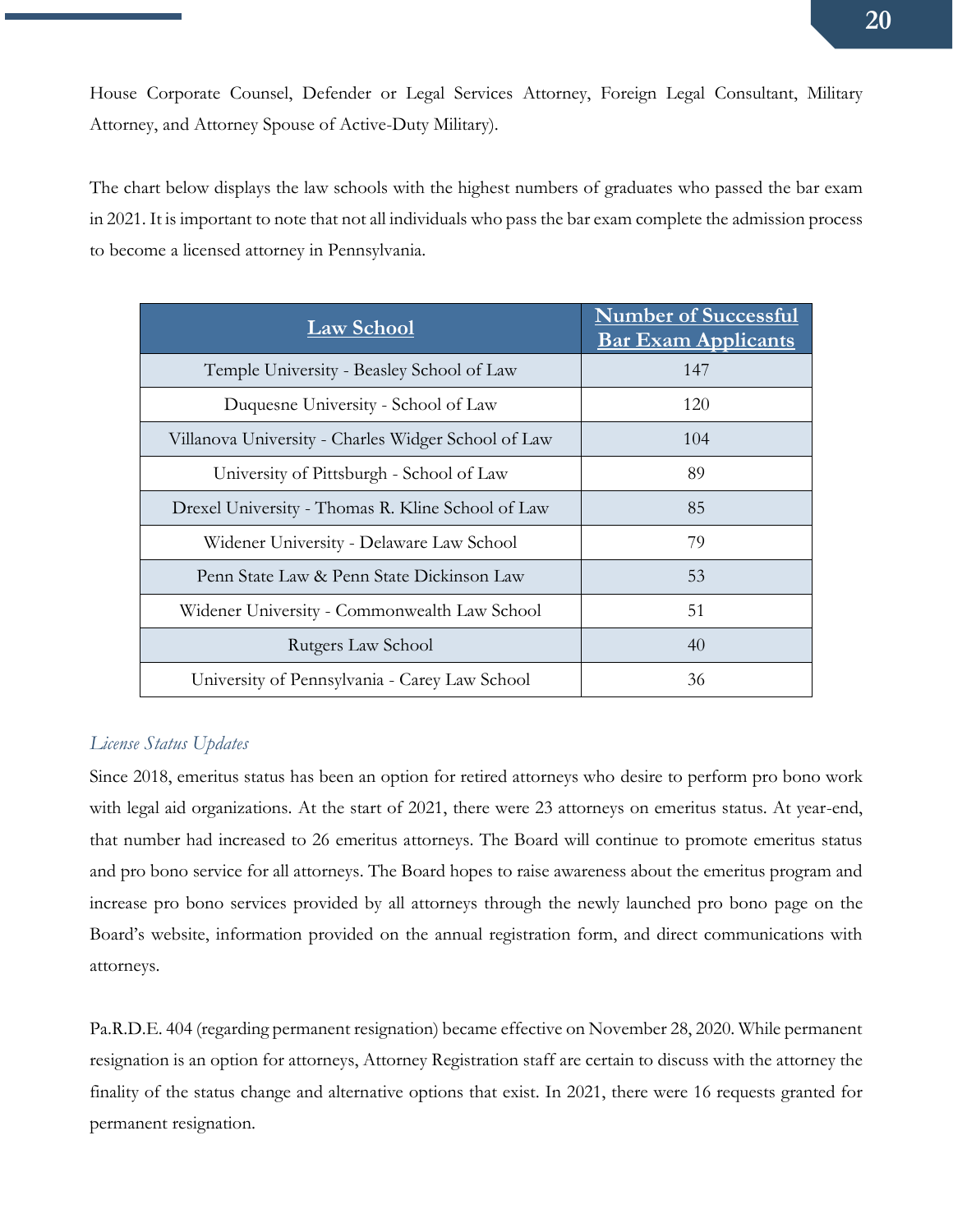### *License Status Statistics*



| <b>Most Populous Pennsylvania Counties</b> |                                      |  |  |
|--------------------------------------------|--------------------------------------|--|--|
| <b>County</b>                              | Number of<br><b>Active Attorneys</b> |  |  |
| Philadelphia                               | 13,922                               |  |  |
| Allegheny                                  | 9,002                                |  |  |
| Montgomery                                 | 5,104                                |  |  |
| Chester                                    | 2,497                                |  |  |
| Dauphin                                    | 2,436                                |  |  |
| Delaware                                   | 2,205                                |  |  |
| <b>Bucks</b>                               | 1,740                                |  |  |

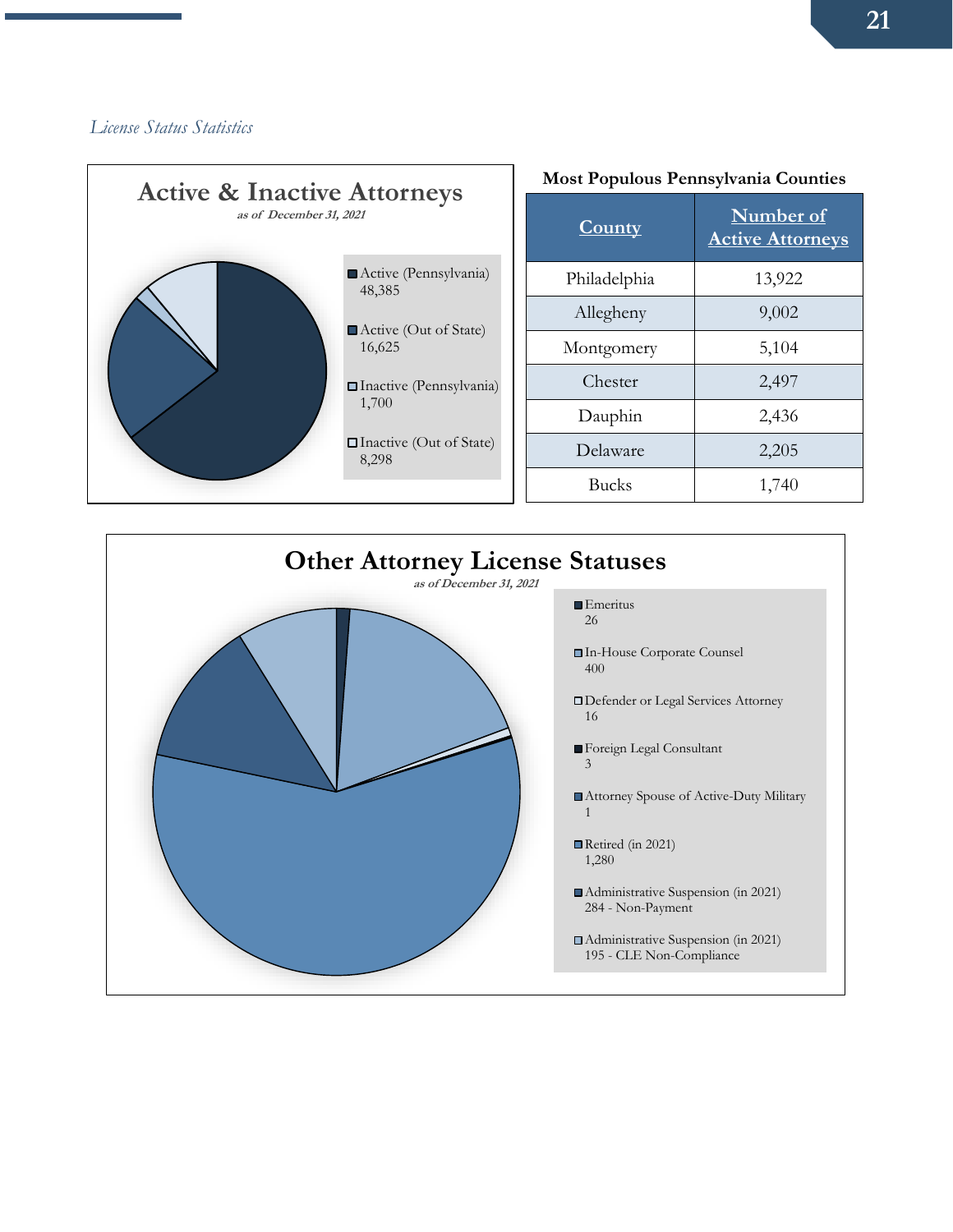#### <span id="page-21-0"></span>**Technology**

2021 brought significant innovations in technology by the Board. These innovations allow the Board to be more transparent, provide the public with access to the most accurate and current information, and prepare for future enhancements that will continue to increase transparency and efficiency.

Using Webex videoconferencing for all parties to meet, along with the YouTube platform for livestreaming, the Board conducted and streamed to the public 27 hearings, 13 oral arguments, and 11 public reprimands. In total, more than 50 proceedings were live-streamed in 2021, accounting for over 100 hours of livestreaming. Additionally, more than 4,400 streams were started, accounting for 2,325 cumulative viewing hours of the Board's live-streamed proceedings.

The Board spent significant time developing its new Attorney Gateway. From the Attorney Gateway page, attorneys can update contact information or obtain information on completing a name change. Within the Attorney Gateway, an entirely new interface was developed to house the Board's Online Filings module, allowing Respondents and Petitioners to electronically submit filings, such as petitions or briefs, in disciplinary and reinstatement matters before the Board.

In an attempt to connect Pennsylvania attorneys with available resources in support of Chief Justice Baer's call to advance pro bono efforts, the Board's website saw the addition of a Pro Bono page. In addition to resource links and program overviews, webpage content includes pro bono news items from the Board and contributions from the Pennsylvania IOLTA and CLE Boards.

The Board has developed and released its online Case Research Collection (CRC), a searchable database of public and private discipline and reinstatement matters currently incorporating matters from 2016 to present as well as several Board related Supreme Court Opinions issued since 1975. Users can browse the collection or search cases by discipline imposed, rule violation, and keyword, among many other criteria.

Other enhancements to the Board's website include the relocation of some pages, such as Recent Cases and Search Opinions, and the introduction of a new Pending Proceedings page. On this page, users can view open cases before the Board. The proceedings are also linked directly to the Attorney Lookup page for each attorney, allowing users to view attorney information and any previous proceedings before the Board.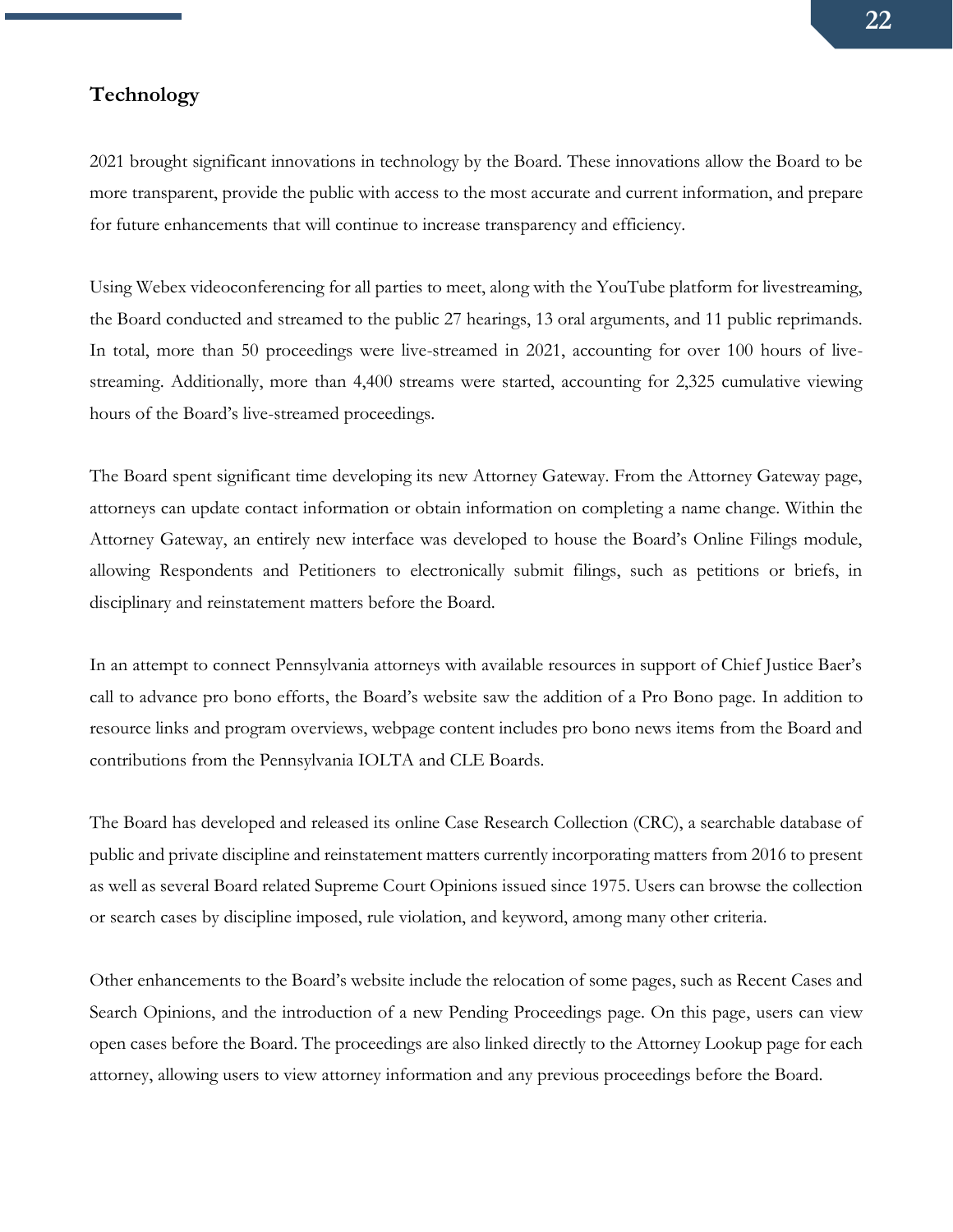Throughout 2021, there were more than 2.8 million visitors to the website and the Board has posted more than 80 news articles on case decisions. These news articles, also linked on the Board's social media accounts, help increase transparency and provide the public with up-to-date and accurate information.

In addition to the above-mentioned items, standard enhancements were made throughout the year to the Board's Case Management System, Attorney Registration System, and Document Management System. In 2021, the Board continued its commitment to increase efficiency in operations by embracing and utilizing technology.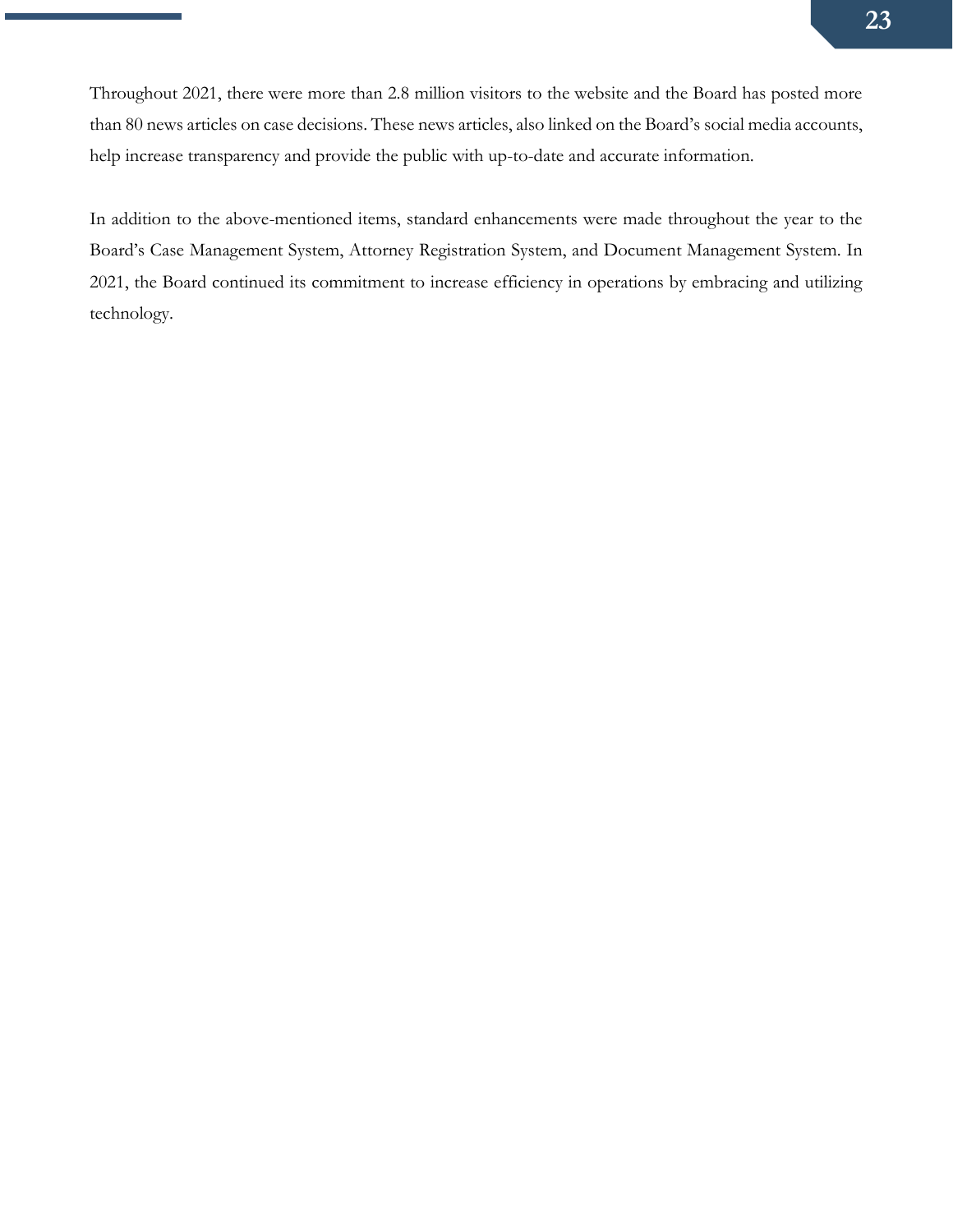### <span id="page-23-0"></span>**Finance & Budget**

## <span id="page-23-1"></span>**Financial Highlights of FYE June 30, 2021**

| <b>Operating Revenue:</b>                             | \$10,968,131                |                               |
|-------------------------------------------------------|-----------------------------|-------------------------------|
| Expenses:                                             | (\$12,333,922)              | Oper                          |
| Operating Income:                                     | $(\$1,365,791)$             | Non<br>inves                  |
| Non-Operating Revenue:<br>Change in Net Position:     | \$2,157,227<br>\$791,436    | Char<br>Oper<br>Rese<br>by an |
| Net Position (June 30, 2021):<br>Reserve Funds (IAB): | \$9,709,138<br>\$11,020,089 |                               |
|                                                       |                             |                               |

rating Revenue: Annual fees plus administrative fees **Non-Operating Revenue:** Gains or losses on the Board's stments with the Investment Advisory Board (IAB) Fund

nge in Net Position: Operating Income plus Nonrating Revenue

rve Funds (IAB): The Board's investments which are held d managed through the IAB.



On December 10, 2020, the Board participated in the annual Lawyer Assessment Committee (LAC) telephone conference. At that time, the Board submitted a tentative Budget for Fiscal Year 2021-2022, proposing a 1.1% increase in Budgeted Revenues and a 4.2% increase in Budgeted Expenses. The submitted Budget projected that expenses would exceed revenues by \$1,463,959 or approximately 12.5% of revenue, based on an annual fee allocation to the Disciplinary Board of \$145 per Active Pennsylvania Attorney and \$100 per Inactive Pennsylvania Attorney. The annual fee for Active attorneys for the 2021-2022 registration year was \$225, which was allocated as follows: \$145 to the Disciplinary Board, \$50 to the Pennsylvania Lawyers Fund for Client Security, and \$30 to the IOLTA Board.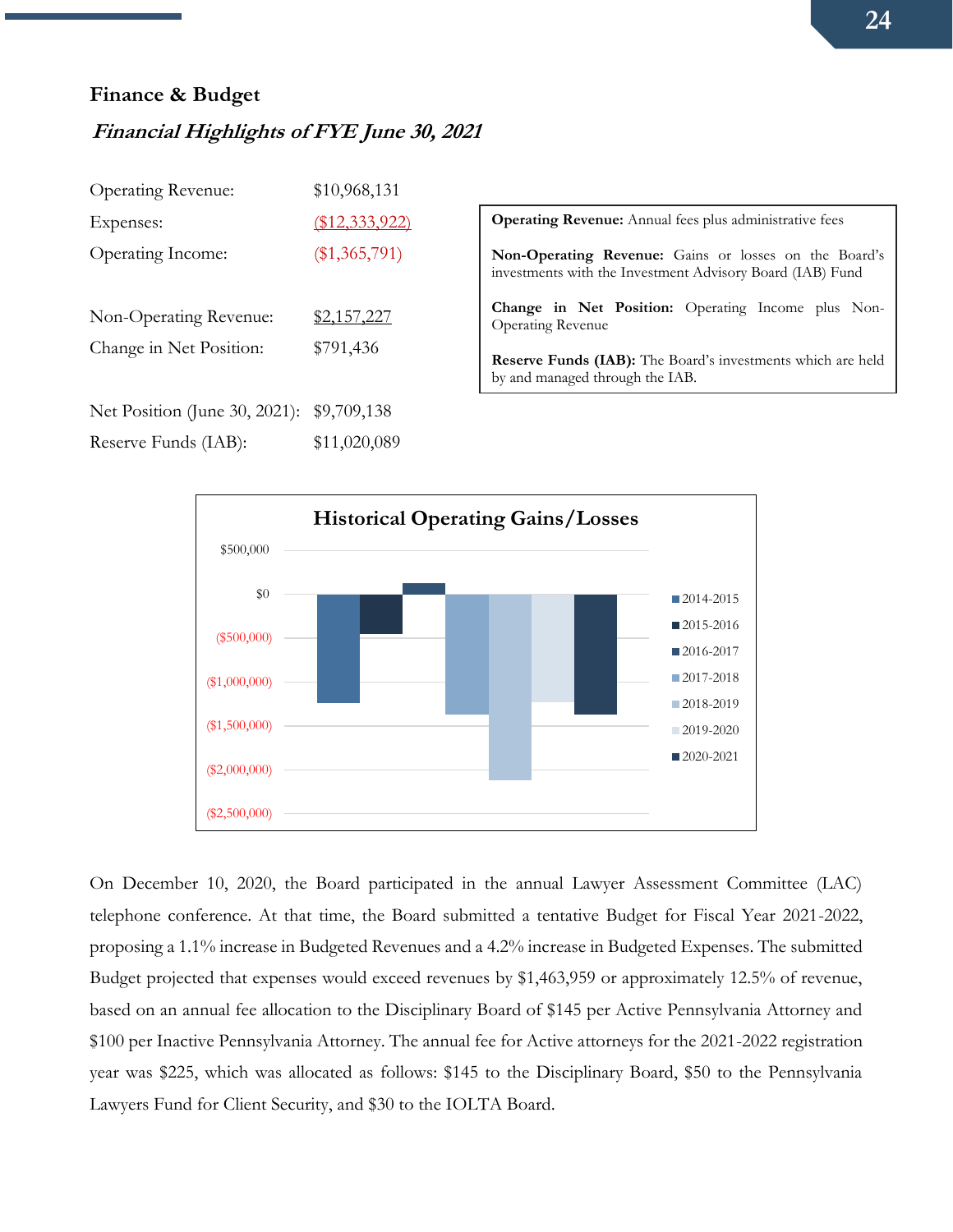

By Supreme Court Order dated February 15, 2019, which became effective on March 17, 2019, the Supreme Court of Pennsylvania amended Rule 208 of the Pennsylvania Rules of Disciplinary Enforcement to establish the assessment of a monthly penalty for unpaid taxed expenses and administrative fees. Rule  $208(g)(5)$  was adopted to encourage satisfaction of outstanding obligations to the Disciplinary Board. Failure to pay taxed expenses and/or administrative fees within 30 days shall result in the assessment of a penalty, levied monthly at the rate of 0.8% of the unpaid principal balance. For good cause shown, the Disciplinary Board may reduce or waive the penalty assessment. As of December 31, 2021, there were 569 matters with a total outstanding balance of costs owed to the Disciplinary Board in the amount of \$1,460,336.27.

At the direction of the Supreme Court and in an ongoing effort to be an asset to the legal profession, in conjunction with the Pennsylvania Lawyers Fund for Client Security, the Disciplinary Board provides a portion of its revenue to fund Lawyers Concerned for Lawyers (LCL), an organization whose mission is "to provide a caring peer assistance program to save the lives and restore the health and professional competence of Pennsylvania's judges and lawyers, members of their families, and law students who may be facing mental health and/or substance use challenges." LCL's budget is approved annually during the LAC telephone conference call. For additional information about LCL, or to obtain assistance, please visit their website at [www.lclpa.org.](http://www.lclpa.org/)

#### *Non-Operating Revenue (Investment Gain/Loss)*

The Board's non-operating revenue consists of its investment gains or losses for any given year. The Investment Advisory Board (IAB) was formed in 2005 to pool the reserves of multiple Court boards in an effort to provide enhanced leverage of resources. Since inception, the Board's reserve fund has achieved a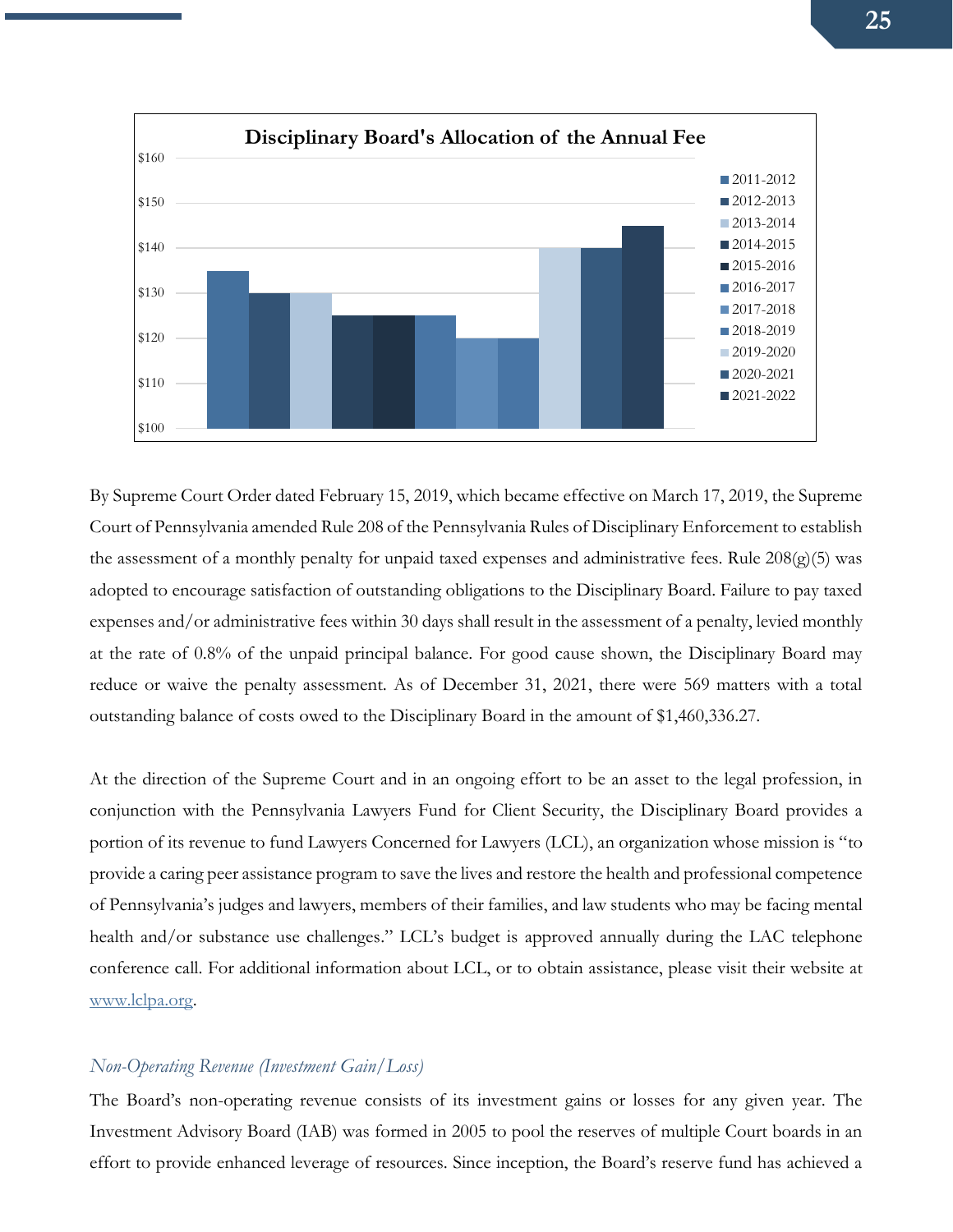Net Return on Investment (ROI) of approximately 5%. As evidenced by the Disciplinary Board's Gain/Loss - IAB Investments chart, the Board's investment growth has been meaningful in light of the Board's need in recent years to make significant withdrawals from the IAB reserve to fund operations.



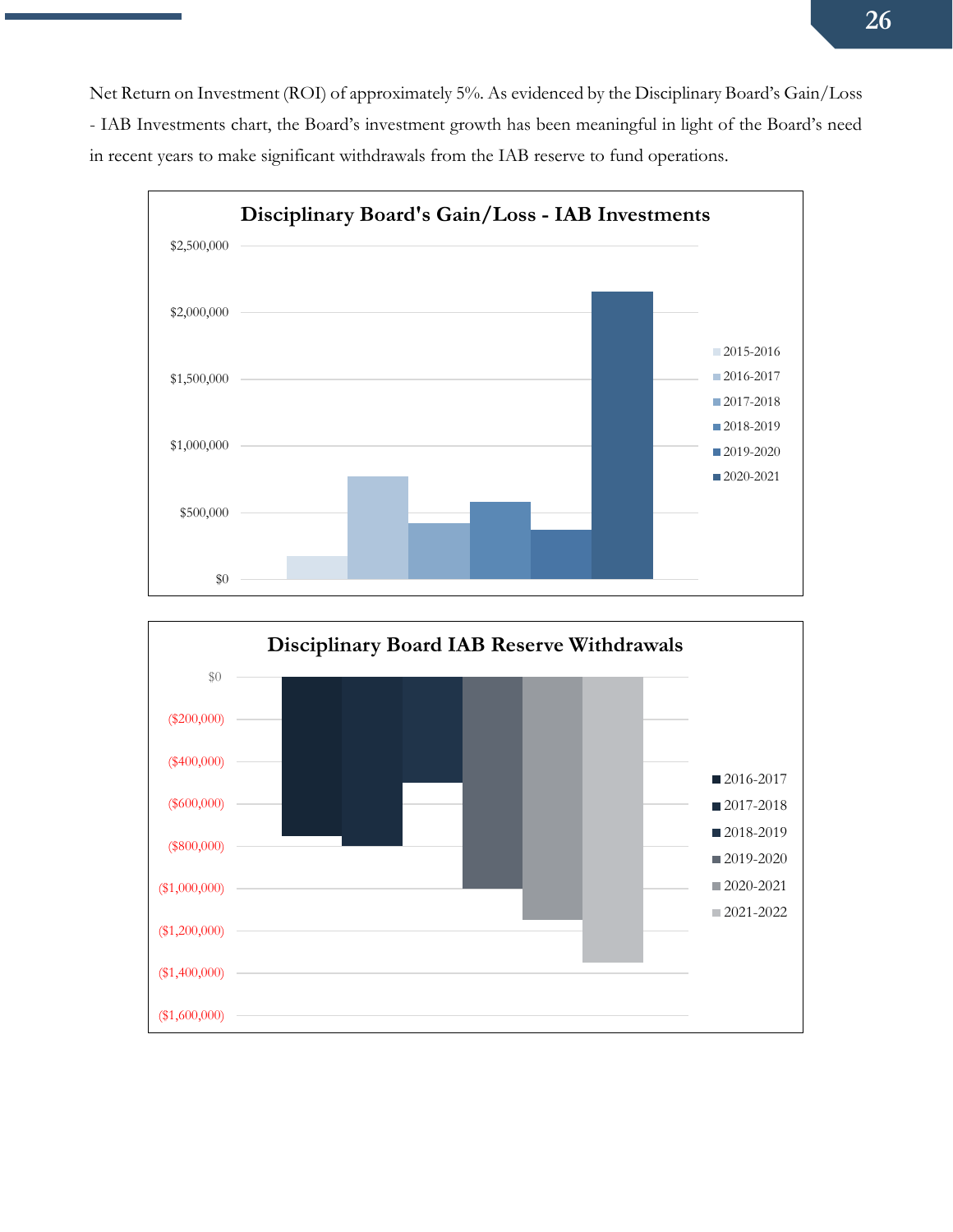## <span id="page-26-0"></span>**Independent Auditor's Report**

Attached for Court-use only.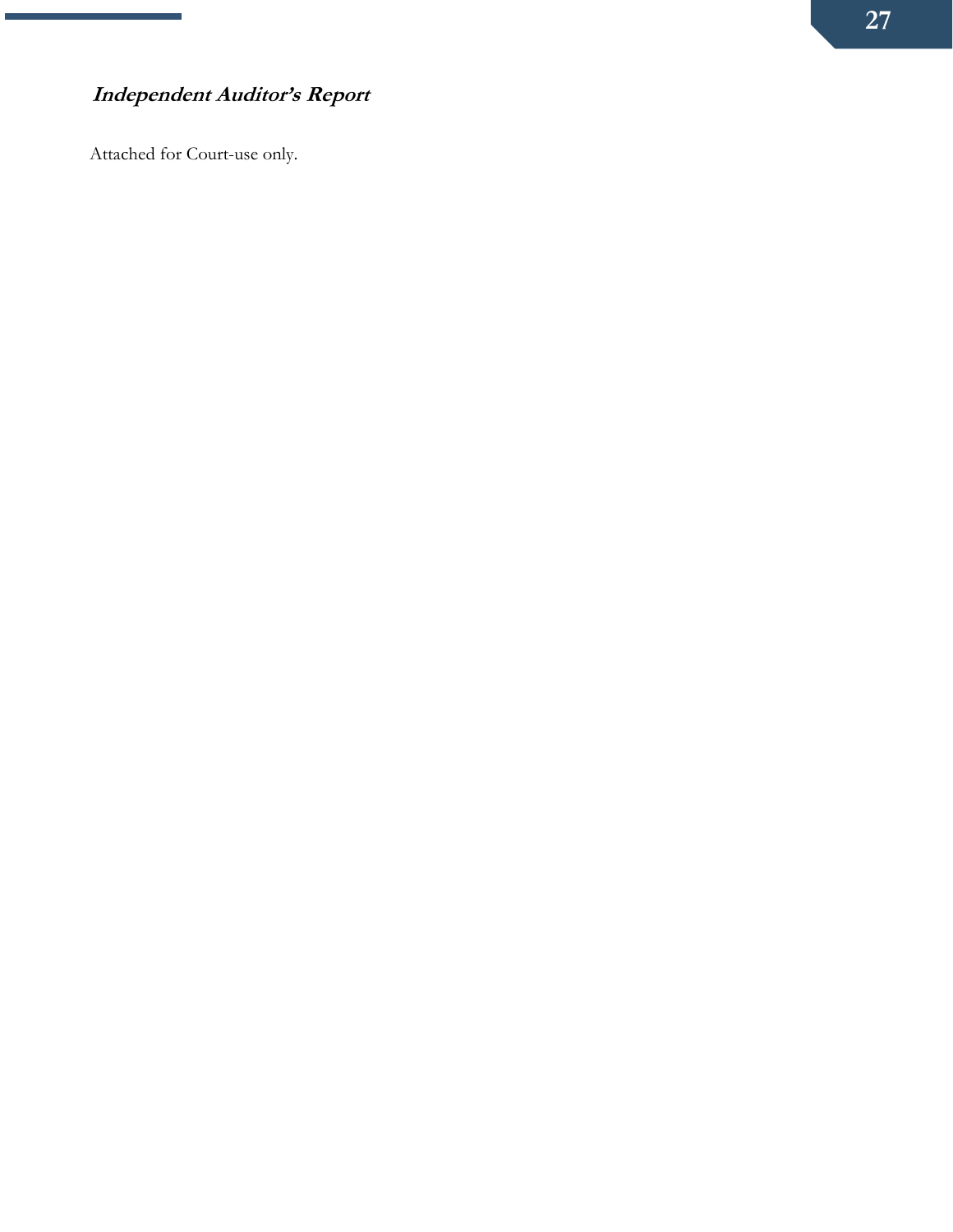# <span id="page-27-0"></span>**OFFICE OF DISCIPLINARY COUNSEL HIGHLIGHTS**

### <span id="page-27-1"></span>**Cases**

Disciplinary Counsel continued the use of remote technology to participate in hearings and present oral argument before the Disciplinary Board and the Supreme Court of Pennsylvania. Disciplinary Counsel participated in 22 remote disciplinary and reinstatement hearings during the year. Disciplinary Counsel also contributed to the drafting of the Board's plans and protocols to return to in-person hearings in 2022.

The Office of Disciplinary Counsel (ODC) continued to cooperate with and provide valuable assistance to the Pennsylvania Lawyers Fund for Client Security in carrying out its important mission.

| <b>Cases Opened in 2021</b>   | 3,818 |
|-------------------------------|-------|
| <b>Cases Resolved in 2021</b> | 3,836 |

*\*A disciplinary matter may consist of multiple complaints filed against one attorney.*

## <span id="page-27-2"></span>**Education**

Despite the challenges presented by the pandemic, Disciplinary Counsel continued to educate its peers, the bar, and community through in-person and virtual presentations and CLEs including:

- At the virtual meeting of the National Organization of Bar Counsel (NOBC) in February 2021, Chief Disciplinary Counsel addressed Rule of Professional Conduct 8.4(g) and related First Amendment issues and Disciplinary Counsel served as panel members on the topics of "The Ins and Outs of Central Intake," "Disciplinary Sanctions," and "Unusual Defenses in Disciplinary Cases."
- At NOBC's virtual meeting in August 2021, Disciplinary Counsel served as program moderators on the topics of "Alternatives to Trust Accounts" and "Sexual Relations Between Attorneys and Clients."
- Disciplinary Counsel chaired NOBC's Diversity, Equity, and Inclusion Committee and served on NOBC's Website and Program Committees.
- Disciplinary Counsel addressed professional responsibility issues and the disciplinary process at Temple Law School, Villanova Law School, Duquesne Law School, and Penn State Dickinson Law School.
- Disciplinary Counsel presented at several Bridge the Gap programs and recorded a podcast for the National American Immigration Attorneys Association concerning disciplinary complaints against immigration practitioners and best practices for immigration attorneys.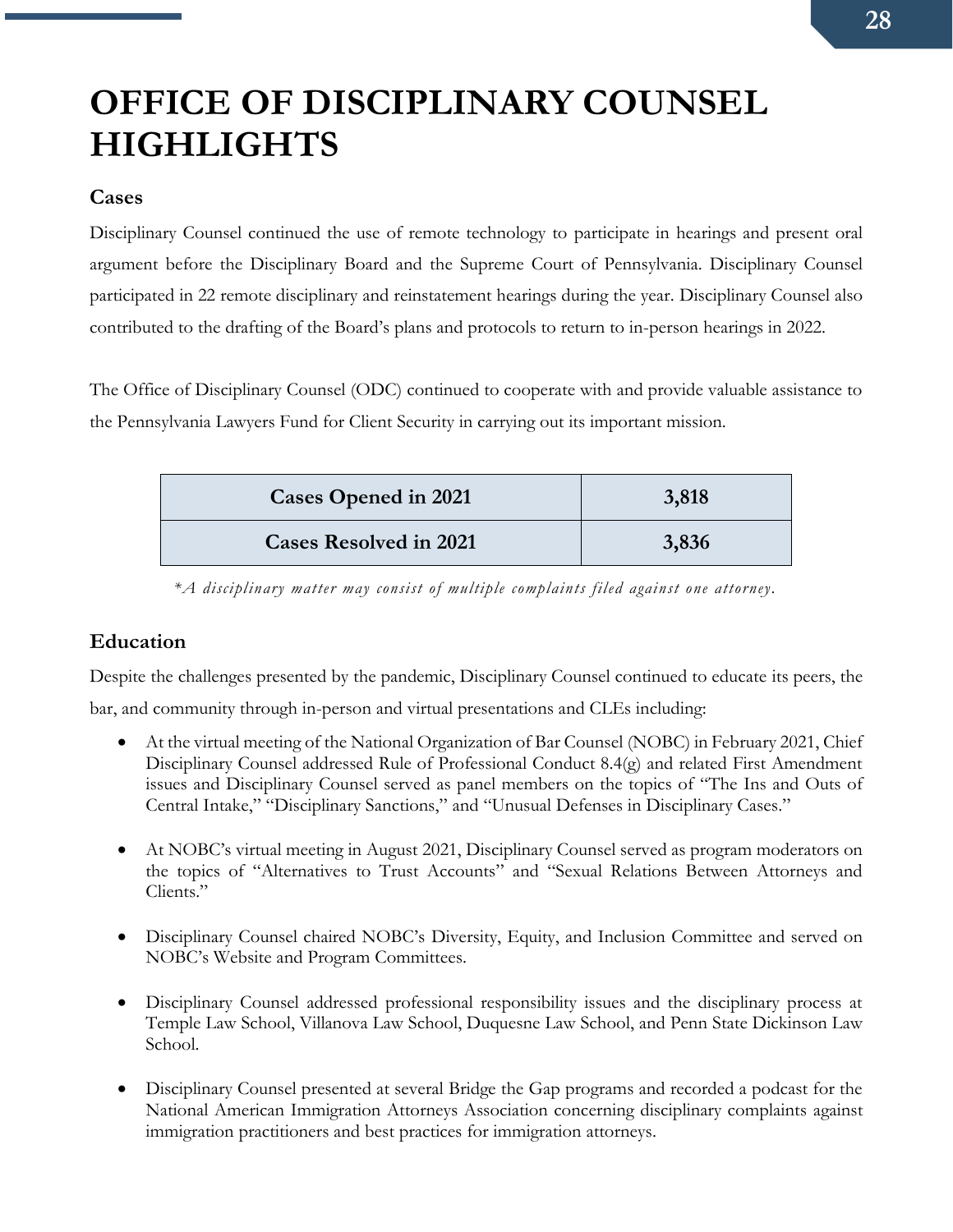- Chief Disciplinary Counsel and Disciplinary Counsel participated in a PBI panel in March 2021 addressing Attorney Regulation of High-Profile Cases.
- Chief Disciplinary Counsel and Deputy Chief Disciplinary Counsel presented on various aspects of the disciplinary system to Hearing Committee members at the Board's in-person Hearing Committee training event in October 2021.
- Chief Disciplinary Counsel addressed the Public Employer Labor Relations Advisory Service annual training conference.
- Chief Disciplinary Counsel presented CLE courses to the Allegheny, Fayette, Centre, Montgomery and Philadelphia County Bar Associations, as well as to the United States Attorneys' Offices for the Western and Eastern Districts, the Pennsylvania District Attorneys Association, and the Allegheny County Public Defender and District Attorney's offices.
- Chief Disciplinary Counsel was a panel member for "The Retirement Discussion" CLE event presented in November 2021.
- Chief Disciplinary Counsel and staff counsel contributed articles to the Disciplinary Board's monthly newsletter.

ODC continued its volunteer internship program for law students who received training and worked in a government setting. Supervised by Disciplinary Counsel, they conducted legal research, wrote memoranda, and participated in discussions regarding investigations and strategy. Law students from Temple, Rutgers, The University of Pennsylvania, and Villanova participated.

## <span id="page-28-0"></span>**Staffing Changes**

A number of longstanding employees retired during 2021. The Board thanks all retirees for their hard work and dedicated service and wishes them a long, happy, and healthy retirement.

## *2021 New Hires*

- Jennifer E. Tobias, Disciplinary Counsel, District III
- Jennifer T. Flemister, Intake Counsel, District III
- LaTammie D. Bivins, Disciplinary Counsel, District IV
- Rita J. Murphy, Auditor, District I
- Esther J. Thomas, Auditor, District II
- Robert J. McHugh, Auditor, District II
- Tammy L. Weeks, Secretary, District III
- Heather A. White, Secretary, District III

## *2021 Staff Promotions*

• Harold E. Ciampoli, Jr., Counsel-in-Charge, District II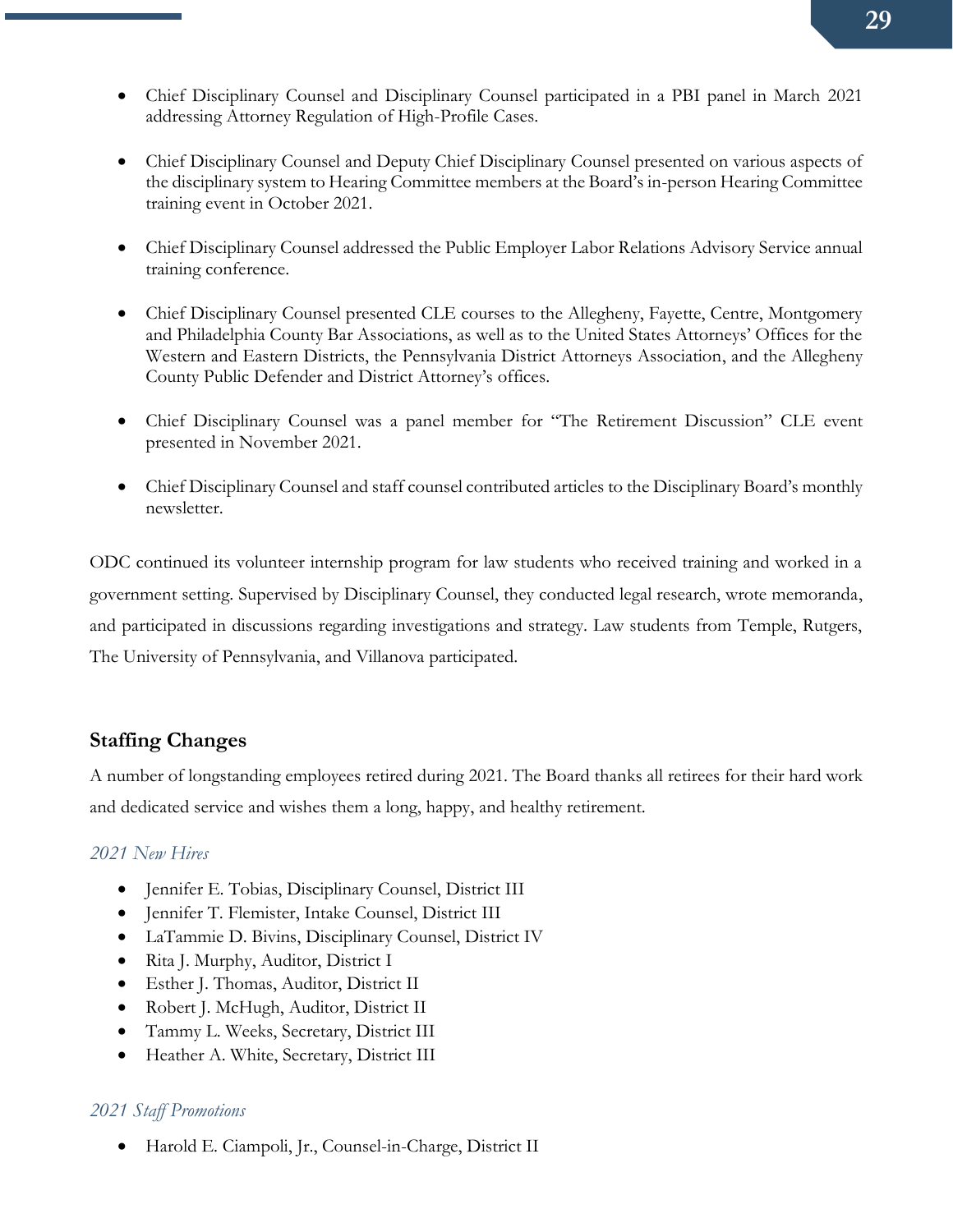# <span id="page-29-0"></span>**ORGANIZATION INFORMATION**

### <span id="page-29-1"></span>**Executive Office Staff & Location**

- Executive Director
- Counsel to the Board
- Special Counsel
- Board Prothonotary
- Attorney Registrar
- Support Staff (7)

Jesse G. Hereda, Executive Director 601 Commonwealth Avenue, Suite 5600 Harrisburg, PA 17120 (717) 231-3380

## <span id="page-29-2"></span>**Office of Disciplinary Counsel Staff & Locations**

- Chief Disciplinary Counsel
- Deputy Chief Disciplinary Counsel
- Counsel-in-Charge (5)
- Disciplinary Counsel (24)
- Auditors (8)
- Paralegals (3)
- Support Staff (15)

Thomas J. Farrell, Chief Disciplinary Counsel 601 Commonwealth Avenue, Suite 2700 Harrisburg, PA 17120 (717) 783-0990

## **Office of Disciplinary Counsel**

**District I** 1601 Market Street, Suite 3320 Philadelphia, PA 19103 (215) 560-6296

**District III**

601 Commonwealth Avenue, Suite 5800 Harrisburg, PA 17120

(717) 772-8572

820 Adams Avenue, Suite 170 Trooper, PA 19403 (610) 650-8210

**District II**

#### **District IV**

437 Grant Street, Suite 1300 Pittsburgh, PA 15219 (412) 565-3173